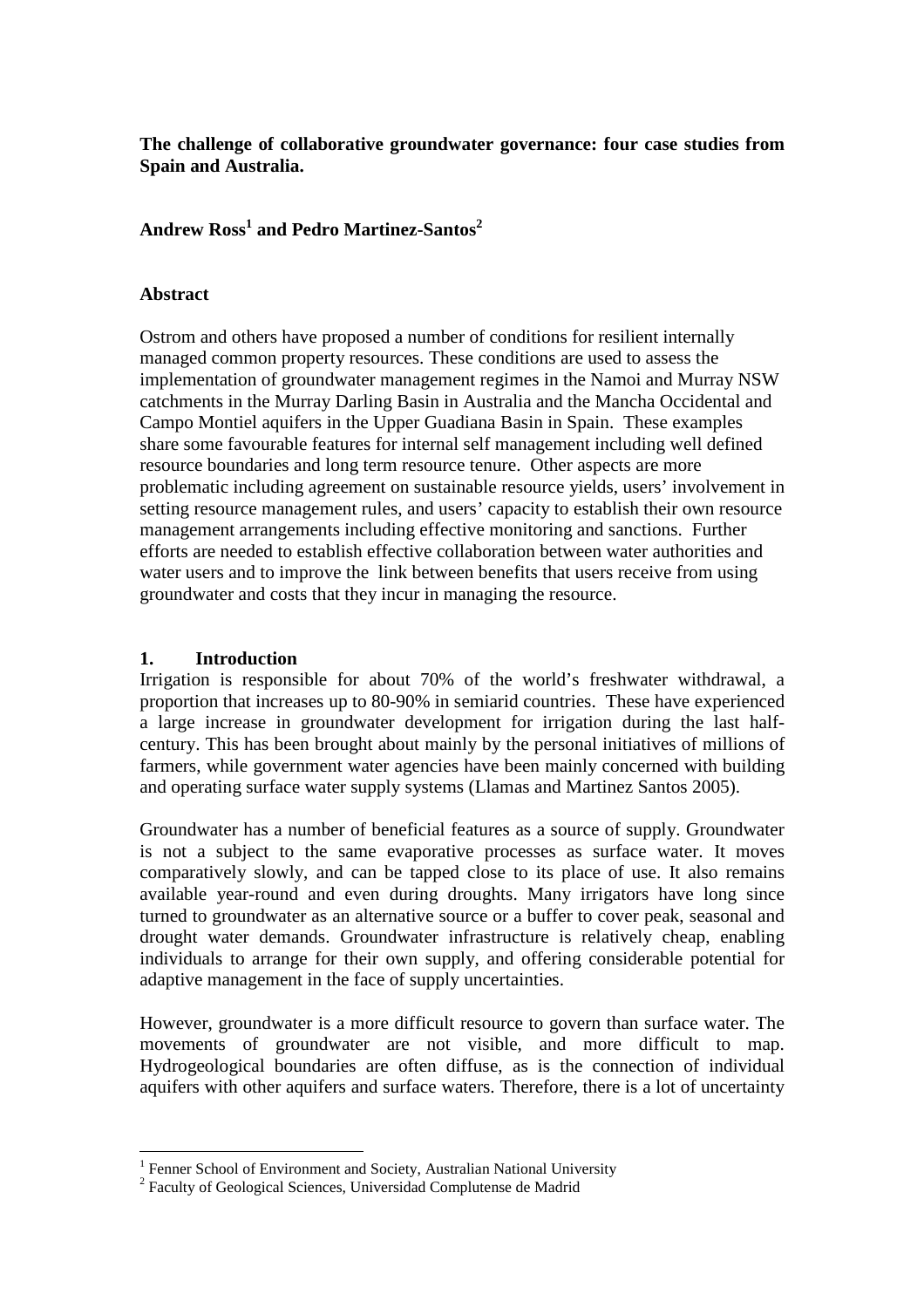involved in determining the individual effect of groundwater users on one another, on the aquifer or on surface stream flows.

Historically landowners have been allowed to pump water from underneath the land with minimal control. Because of the uncertain impacts of groundwater use, and their individual investments in pumping equipment farmers are reluctant to reduce or cease pumping when called to do so (Schlager 2006). As groundwater irrigation mounts farmers form increasingly strong lobbies to protect their own interests, to the point that social conflicts may arise if water table depletion or groundwater quality degradation becomes an issue (Garrido et al 2006). Other unwanted effects of intensive groundwater use can include land subsidence and adverse ecological impacts on aquatic ecosystems. Though often coupled with significant social and economic benefits, these issues have become particularly widespread in arid and semiarid regions (Llamas and Custodio 2003). Yet, adequate groundwater monitoring, management and governance remains an important to challenge to ensure long-term sustainability (Shah 2005, Llamas and Martinez Santos 2005, Kretsinger and Narasimhan 2006).

This paper examines the robustness and relevance of the design principles proposed by Ostrom and others for sustainable groundwater management and governance. This is carried out within the context of a comparison of groundwater irrigation management in Australia and Spain. Australia and Spain are chosen because they both have substantial water supply challenges (which may increase owing to climate change) large and varied irrigated agriculture, areas with significant reliance on groundwater, and substantial experience with decentralised catchment-based management. Both countries present a substantial decentralisation of land and water management. At the same time they have significantly different institutions and policy preferences, and significant internal variation. This enables resource management design principles to be examined in a wide variety of circumstances.

The next section contains a brief analysis of the principles for adaptive and sustainable water resource governance, largely based on work by Elinor Ostrom and others. The following section outlines water facts and policy in Australia and Spain to provide a context for the more detailed analysis of groundwater management and governance in two catchments in each of the two countries. Specific resources at the sub basin level have been chosen because many of the important details and relationships affecting the success or otherwise of water management and governance arrangements are masked when larger and more aggregated comparisons are made.

The final section summarises the outcomes of this analysis, discusses the robustness of Ostrom's design principles and suggest areas for further research, policy and institutional development.

#### **2. Principles and framework for adaptive management and governance of water resources**

Following comparative analysis of governance for common-pool resources in many settings Ostrom and others have proposed nine design principles for robust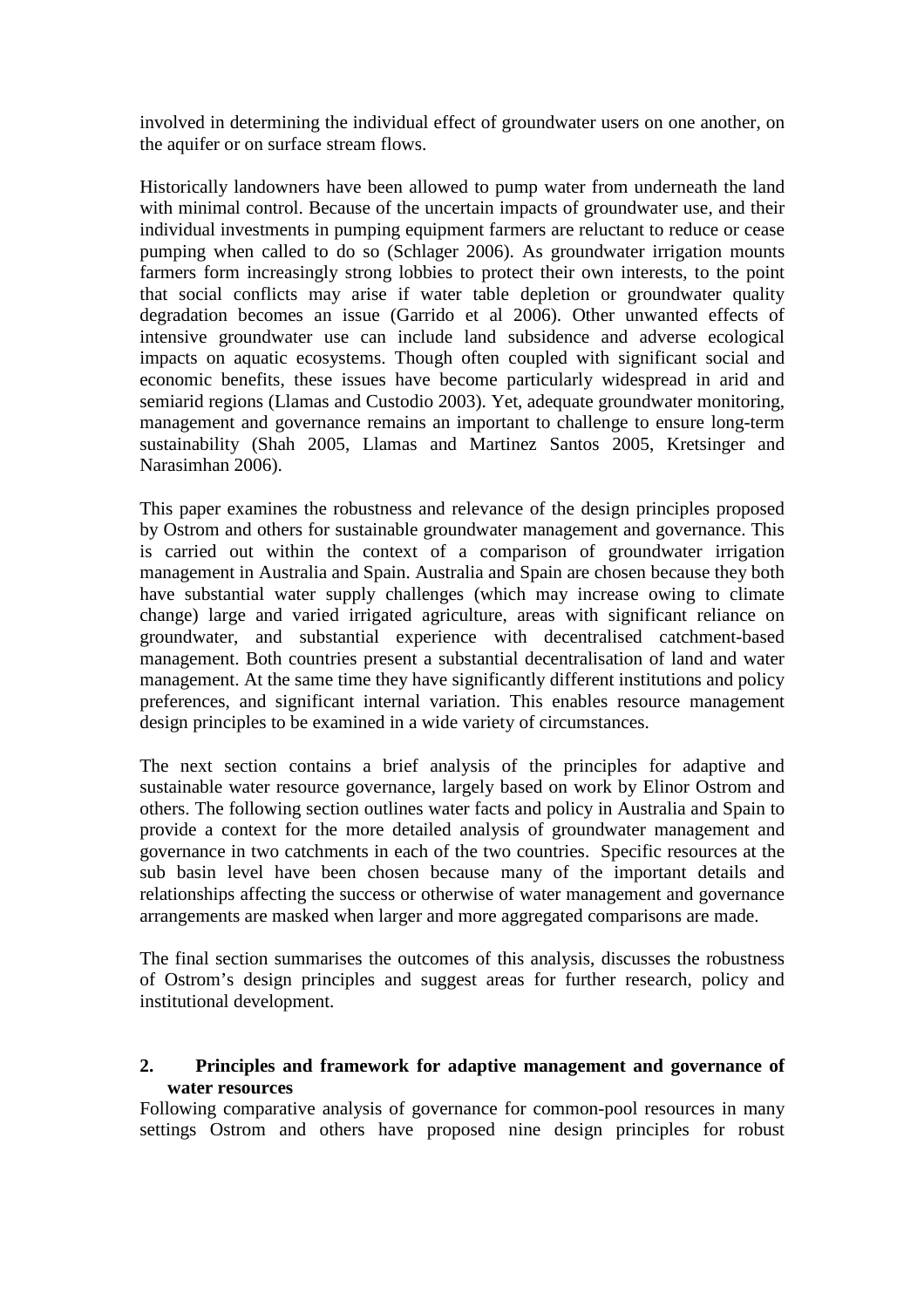institutions for effective governance<sup>3</sup>. The first seven principles are intended to apply to fairly simple localised biophysical and social systems, and local governing bodies, but are also relevant to more complex systems and higher governing bodies. The other two principles are intended to apply to complex systems (Ostrom 1990, Ostrom 2005).

- 1. *Clearly defined boundaries*: The boundaries of the resource system, and the individuals or households with rights to harvest resource units are clearly defined.
- 2. *Proportional equivalence between benefits and costs*: Rules specifying the amount of resource product that a user is allocated are related to local conditions and to rules requiring labour, materials and/or money input<sup>4</sup> (most participants receive sufficiently large payoffs that they are willing to learn about better options. Participants with larger stakes have interests broadly congruent with increased productivity for the system.
- 3. *Collective choice arrangements*: Many of the individuals affected by harvesting and protection rules are included in the group who can modify these rules<sup>5</sup>.
- 4. *Monitoring*: Monitors who actively audit biophysical conditions and user behaviour, are at least partially accountable to the users and/or the users themselves.
- 5. *Graduated sanctions*: Users who violate rules in use are likely to receive graduated sanctions (depending on the seriousness and context of the events) from other users, from officials accountable to these users, or from both.
- *6. Conflict resolution mechanisms*: Users and their officials have rapid access to low-cost, local arenas to resolve conflict among users or between users and officials.
- 7. *Minimal recognition of rights*<sup>6</sup>

 $\overline{a}$ 

- a. Resource users have long-term tenure rights to the resource<sup>7</sup>.
- b. The rights of users to devise their own institutions are not challenged by external government authorities. (The political environment encourages autonomy but also provides oversight regarding corruption and accountability as well as conflict resolution).
- 8. *Nested enterprises*: Appropriation, provision, monitoring, enforcement, conflict resolution and governance activities are organised in multiple layers of nested enterprises.

Sustainable community governance of small (and large) scale resource systems can be threatened by rapid exogenous changes in the physical environment, population and technology; intergenerational failures in the transmission of resource management principles, roles and responsibilities; excessive reliance on blueprints derived from specific successes; and corruption and rent seeking. Ostrom recognizes that while small-scale community government resource institutions may be more effective than centralised government in achieving many aspects of sustainable development,

<sup>5</sup> Local control can lead to domination by interest groups such as landowners, but it also increases the chance of local ownership and compliance with the management regime.

 $3$  Ostrom proposes that it is not possible to analyse all the potential rules that might be used to examine most common property resources, therefore rule changes should be viewed as experiments. As systems prove themselves they are likely to be adopted further. No one set of rules is optimal for every situation - there is no universal blueprint. But there are some broad structural similarities.

<sup>&</sup>lt;sup>4</sup> In other words costs met by users are in proportion with benefits that users gain from the resource

<sup>&</sup>lt;sup>6</sup> This principle is split into two parts in this study for the purpose of analysis.

 $7$  The environment is counted as a resource user – this adds to the complexity of managing complex water systems.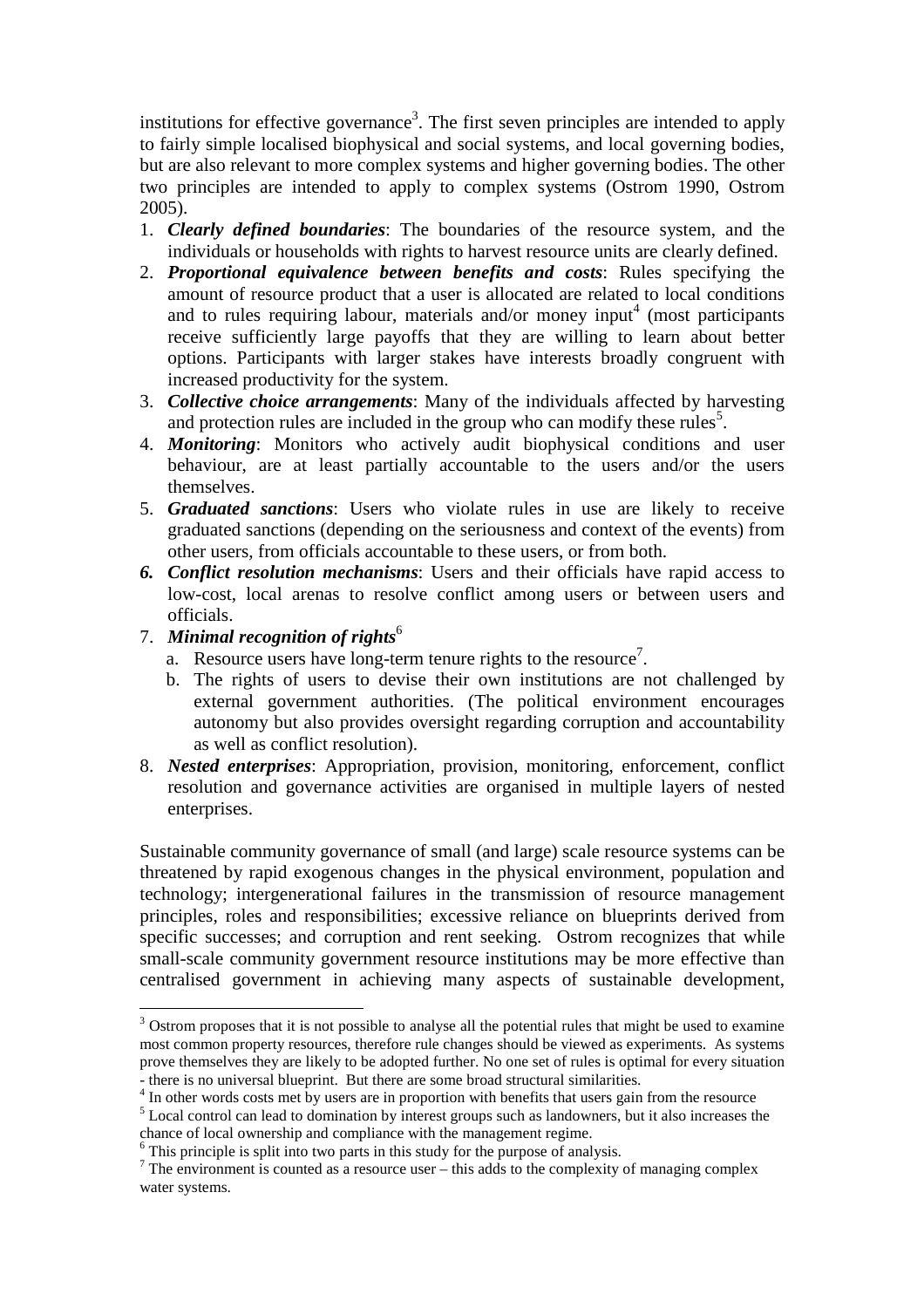supportive large-scale institutional arrangements are needed for some purposes. These include the provision of reliable information, education and extension facilities and low-cost conflict-resolution mechanisms, the protection of citizens rights and assistance in the case of natural disasters (Ostrom 2005). In addition higher level arrangements are needed to coordinate complex systems that include multiple actors, statutory frameworks, organizations and policies (Connell et al 2007).

The following section provides a brief overview of water use and policy in Australia and Spain to provide a contextual background for the following analysis of groundwater management experience in specific catchments.

#### **3. Scope for the comparative study: recent developments in water policy in Spain and Australia**

Spain and Australia are both relatively large users of water. In 2002 Australia consumed 1,300 $m<sup>3</sup>$  per person (fourth in the OECD) and Spain consumed 950 $m<sup>3</sup>$  per person (sixth the OECD) (OECD 2006). The relatively large water use in both countries this can be explained by the large share of water consumed by agriculture. Irrigation is the largest user of water in both countries, 68% in Spain (MMA 1998) and  $65\%$  in Australia in 2004-05 (ABS 2005)<sup>8</sup>. In Spain 50% percent of the value of agricultural production comes from irrigated land (OECD 2004: 26) in Australia 23% (ABS 2005). Since 1980 irrigation as a proportion of cultivated land has increased by 51% in Australia and 43% in Spain (OECD 2006). In Australia the volume of groundwater use increased by 58% in Australia and by over 200% in New South Wales, Victoria and Western Australia between 1983-84 and 1996-97 (NLWRA 2001), while in Spain it nearly doubled between 1970 and 2000 (MMA 2000).

In the last two decades both  $Spin<sup>9</sup>$  and Australia<sup>10</sup> have followed international trends towards integrated water resource management (IWRM). This has been carried out through national initiatives that aim to ensure the continued sustainability of surface and groundwater systems, taking account of economic, environmental and social impacts in an integrated manner.

In Spain the 1985 Water Law represented a major reform of water policy. Key principles of the 1985 law were integrated management of water resources, a strong emphasis on the river basin as the main management unit<sup>11</sup>, increased use of participation in decision-making and reliance on water planning to balance social economic and environmental considerations (Del Moral et al 2003). Key innovations included declaration of groundwater as part of the public domain and giving river basin agencies broad powers for the management of aquifers. These included granting compulsory permits for users who started pumping after 1985 and a registry for public

 $8 \text{ In } 2004\text{-}05$  both use of water in irrigation and proportion of agricultural production produced in the irrigated sector were unusually low owing to drought conditions and reduced supplies of water. <sup>9</sup> Water Act 1985.

<sup>&</sup>lt;sup>10</sup> Intergovernmental Agreement on a National Water Initiative, between the Commonwealth of Australia and the Governments of New South Wales, Victoria, Queensland, South Australia, the ACT, and the Northern Territory signed on 25 June 2004.

<sup>&</sup>lt;sup>11</sup> Though the law enforced their position, basin agencies were commonplace several decades before the enactment of the 1985 reform.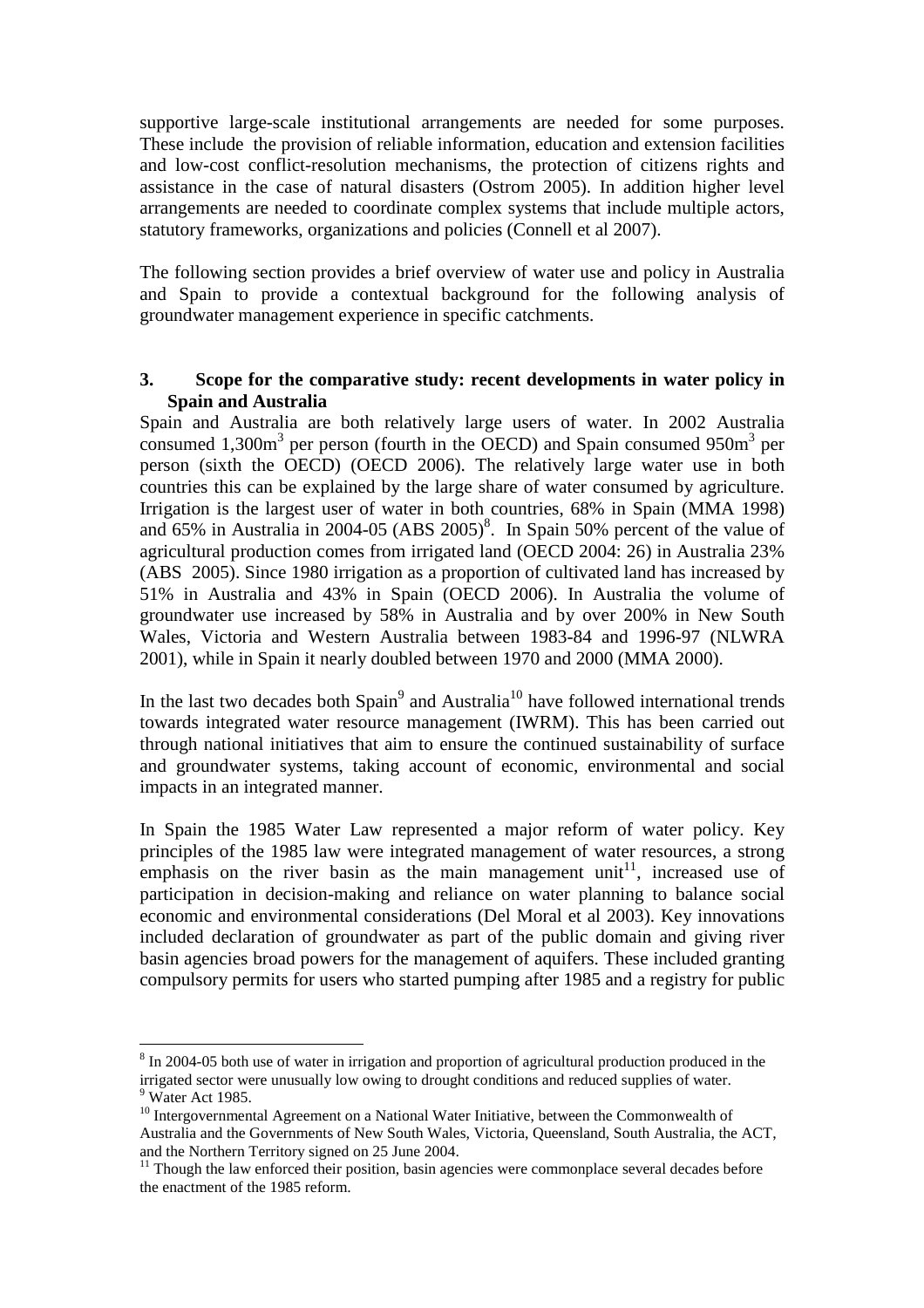and private groundwater use<sup>12</sup> (Embid Irujo 2003). This coexistence of private and publicly registered water rights has led to ongoing difficulties in the property rights regime (Fornes et al 2005). The new legislation also included the possibility to declare aquifers 'overexploited'<sup>13</sup>.

During the last two decades, several amendments have been introduced in an attempt to strengthen the 1985 water law. The main changes include new provisions to comply with the EU Water Framework directive, particularly in regards to tightening water quality requirements and recognizing ecological values. In addition, there have been new guidelines for water pricing and requirements for water metering, and holders of water licences have been given new options for water transfers (Blomqvist et al 2005).

In Australia, until the late 1980s most of the emphasis was on building infrastructure and water supply capacity. In 1994 the Council of Australian Governments (COAG) agreed to a package of reforms of the Australian water industry including the development of water pricing, allocation, and institutional mechanisms but implementation was slow (Ingle Smith  $2001$ )<sup>14</sup>. In 2004 COAG established an Intergovernmental Agreement on a National Water Initiative (NWI), The NWI provides for: comprehensive planning for surface and groundwater, substantial progress towards returning overallocated systems to sustainable levels of extraction<sup>15</sup> (by 2010), secure water access entitlements, an expansion of water trading (with legal/institutional arrangements in place by 2007), and best practice water pricing. The NWI emphasises, public consultation and monitoring, and stregthens reporting and accounting of water use<sup>16</sup>.

These Spanish and Australian initiatives have many features in common: a river basin approach to water planning and management, environmentally sustainable levels of water extraction, improved water pricing, better monitoring and measurement of water use, and encouragement of community and stakeholder participation in decision-making. These features are consistent with IWRM and the monitoring requirements of adaptive water management<sup>17</sup>. There are however some significant differences. For instance Spain has shown a greater preference for public ownership, while also being slower to encourage private ownership and market-based solutions than Australia.

 $12$  Water users that were using groundwater before 1985 had the option to register their rights as private water rights, or to register them in the public register, those starting to use water after 1985 are obliged to register them in the public register.

<sup>&</sup>lt;sup>13</sup> The practical implications of this legal consideration are explained further on.

 $14$  The COAG initiative was followed by the development of several frameworks and guidelines relating to specific aspects of water policy. These included national frameworks for Improved Groundwater Management in Australia (1996), and Managing Overallocated Groundwater Systems (2002).

<sup>&</sup>lt;sup>15</sup> The National Groundwater Committee (a group of federal and state officials) have defined sustainable groundwater yield as "the groundwater extraction regime measured over a specified planning timeframe, that allows acceptable levels of stress and protect dependent economic, social and environmental values. This definition has been designed to allow for groundwater mining on a temporary basis, but also includes a precautionary and adaptive approach (NGC (2004)).

<sup>&</sup>lt;sup>16</sup> Most jurisdictions have separated water access entitlements from land titles, and the functions of water delivery from regulation, and made explicit provision for environmental water.

<sup>&</sup>lt;sup>17</sup> However, neither initiative explicitly recognises the need for policy experimentation in response to uncertainty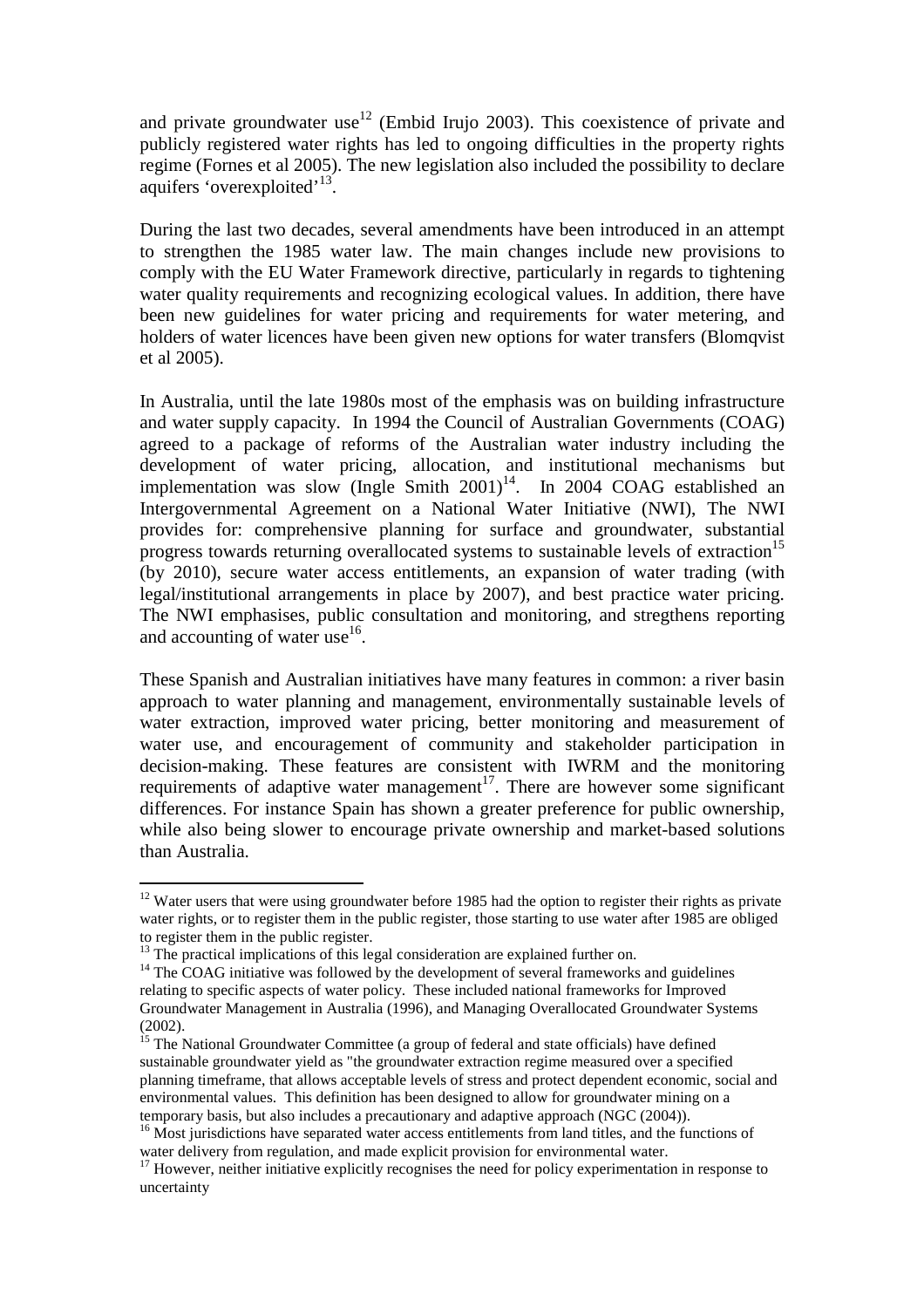The remainder of this study analyses and compares groundwater management in three catchments; the Namoi and the Murray in the MDB, and two examples in the Upper Guadiana basin. These aquifer systems have been chosen because they illustrate both similarities and differences in responses to intensive groundwater overexploitation.

### *3.1 The Upper and Lower Namoi groundwater source (New South Wales, Australia)*

The COAG 1994 reforms required the establishment of separate and tradeable water entitlements. The NSW Water Act 2000 provides for the establishment of Water Sharing Plans that set the rules for the sharing of water between domestic users, livestock, the environment, irrigators, and industrial users $^{18}$ .

The Namoi catchment in northern NSW covers approximately 42000 km². Rain is highly variable from as high as 1100mm/year over the Great Dividing Range in the east to 470mm/year in the west. Total groundwater storage is estimated to be 285 billion m<sup>3</sup>, mostly in the Great Artesian Basin. The Namoi groundwater resource accounts for about 40% of NSW's total groundwater use, and is one of the most intensively developed groundwater resources in NSW. Groundwater has been extensively monitored since the 1970s, which has allowed the development of a groundwater model (Turral and Fullager, 2007). In the period between 1991-92 and 2003-04 average irrigation use was only slightly less than annual average aquifer recharge. In the drought years of 1992-93 to 1994-95 annual aquifer extraction increased to almost double the annual recharge<sup>19</sup>. A similar pattern has been repeated in the prolonged drought since 2000 (Figure 1).



## Namoi Valley groundwater extraction 1985 - 2002

Figure 1. Graph adapted from Namoi Groundwater Taskforce Final report with additional data provide by Department of Natural Resources (Kuehne and Bjornlund 2006).

<sup>&</sup>lt;sup>18</sup> http://www.dnr.nsw.gov.au/water/plans.shtml, accessed 9 August 2007.

<sup>&</sup>lt;sup>19</sup> The average annual use was  $184Mm<sup>3</sup>$  and the highest annual use was  $329Mm<sup>3</sup>$  in the period 1991-92 to 2003-04 http://naturalresources.nsw.gov.au/water/pdf/key\_amendments\_namoi\_info\_sheet-18-8-06.pdf accessed 11 August 2007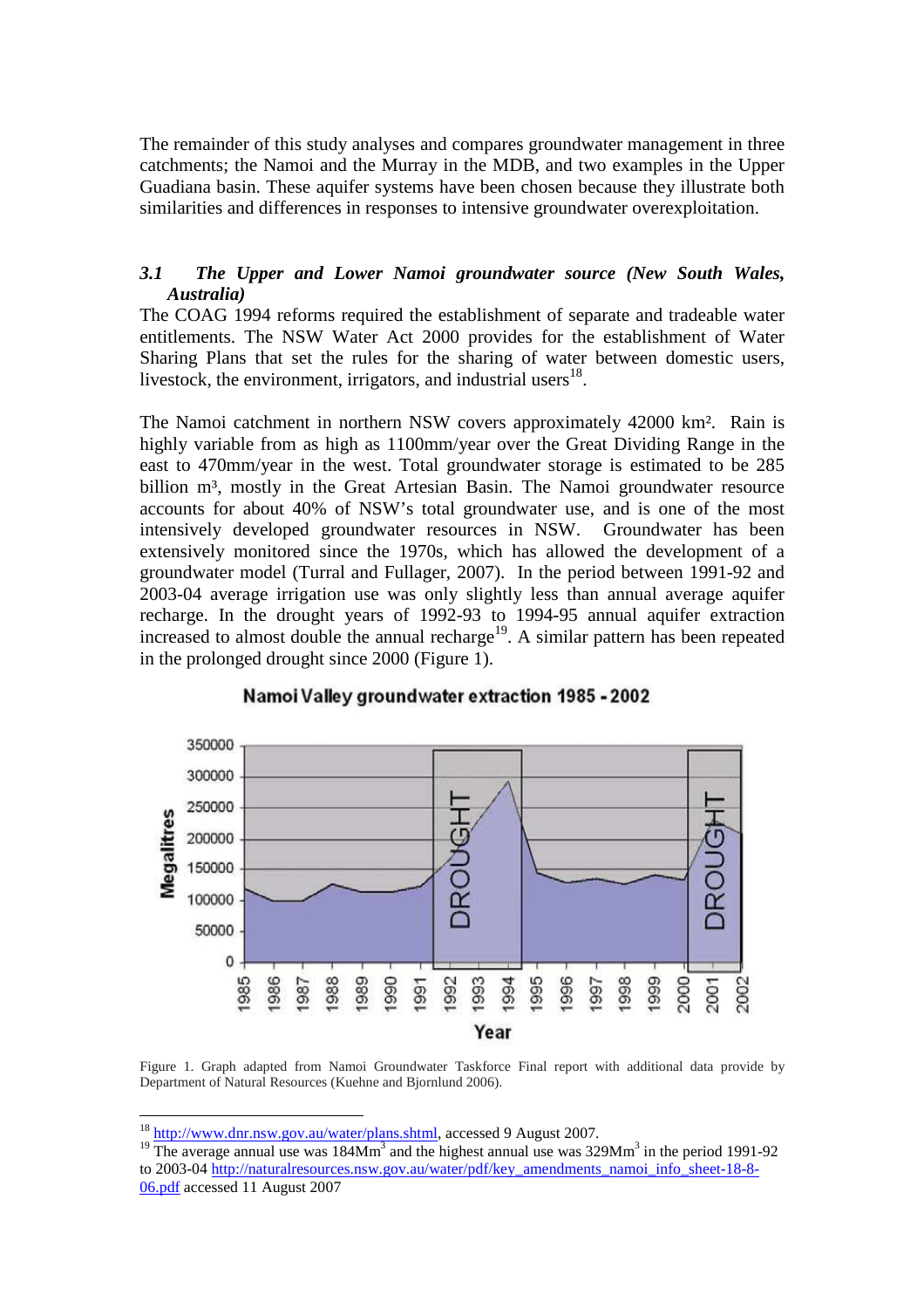Although aquifer extraction has rarely exceeded recharge, water use entitlements substantially exceed both actual use and recharge. In 2003 groundwater use licences (463Mm<sup>3</sup>) were over double the estimated sustainable yield, based on recharge  $(191Mm<sup>3</sup>)$  (Department of Natural Resources, 2003)<sup>20</sup>. This over-allocation has occurred because the NSW government encouraged water use and issued entitlements well in excess of annual recharge, coupled with a lack of information on recharge and the low value of water. While groundwater use has generally been below recharge, in drought years groundwater use has exceeded recharge because farmers have activated inactive licences to counter drought (Kuehne and Bjornlund 2004).

The Namoi Groundwater Sharing Plan was developed from 2001-2003, earlier than most other water sharing plans. The main sources of contention were the definition of sustainable extraction, the allowance for environmental purposes $21$ , and whether entitlement reductions should be "across the board", or adjusted in favour of heavy water users. The 2003 plan was based on a 100% annual average recharge less an allowance for environmental health (approximately 30%). The plan defined 13 separate groundwater management zones, and determined separate and varying reductions in access licenses for each zone. Overall aquifer access licences were reduced by 51% in the Lower Namoi and by 61% in the Upper Namoi. Nearly 300 irrigation licence holders received aquifer access licences with a reduced share  $component<sup>22</sup>$ .

There were concerns about the economic impact of this approach on those irrigators who had developed their enterprise and were regularly using more than their reduced entitlement (active users) compared to those who used little or none of their entitlement (inactive users)<sup>23</sup>. Following representations from individual irrigators and the New South Wales Irrigators Council, the Minister for Natural Resources deferred the commencement of the Plan. There was a further delay owing to legislative and policy development following the National Water Initiative. In 2004 the Department of Natural Resources announced that the formula for entitlement reductions could be tailored to each water system. In May 2006, following consultations with the community, the Namoi Catchment Management Authority recommended that entitlement reductions should take account of historical use, with a

 $20$  There has been substantial debate in NSW about the definition of sustainable yield. It has been generally defined as 100% of the long-term average recharge, with further reductions to reserve water for groundwater-dependent ecosystems. It has been argued that recharge undersestimates sustainable use because aquifers in unconsolidated sediments such as alluvium of Namoi Valley could be expected to respond positively to a lowering of water levels by being more receptive to recharge water. It also ignores possibility of enhanced induced or artificial recharge (Pigram 2007: 146-147).

The Nature Conservation Council of NSW argued strongly for precautionary implementation of 70% annual average recharge and as an environmentally sustainable yield in underused zones, with a 10 year transition for over exploited zones.

 $\frac{22}{2}$  Groundwater licences comprise a share (still considered the same as volume in many areas) and an allocation. The introduction of groundwater management plans in overallocated areas alters the previously assumed 1:1 relationship between share and volume.

 $3$  Although an economic study of the impact of the licence reduction plan showed little difference between the economic impact of reductions across the board and lower reductions for high users (Wolfenden and Van der Lee 2002: vi)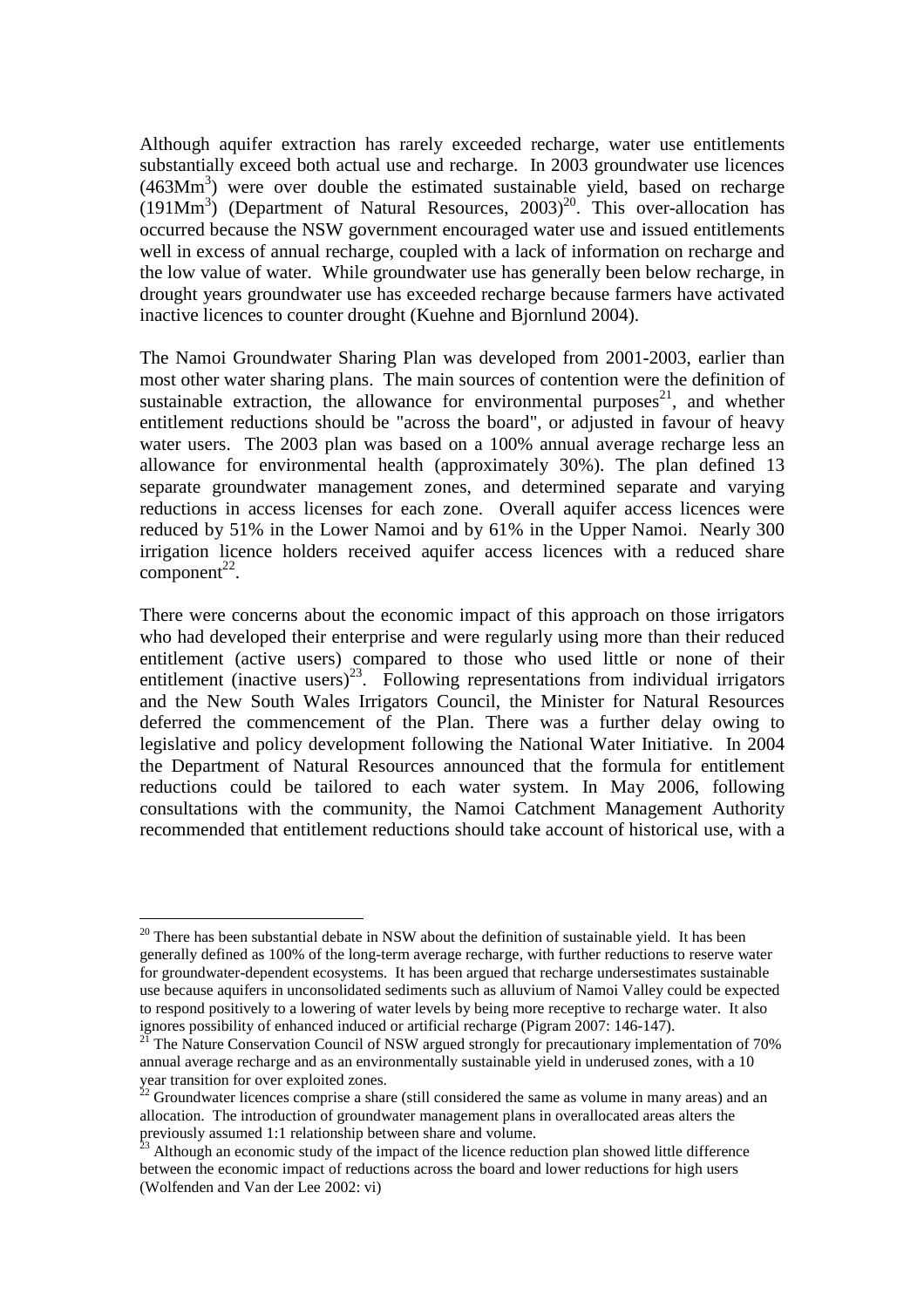75%-25% weighting between active and inactive users (Department of Natural Resources,  $2005$ <sup>24</sup>.

In order to assist high water users to adjust to lower water entitlements they received supplementary water access licences that are being progressively reduced until year 10 of the plan when supplementary water will no longer be available (Pigram 2006). An Achieving Sustainable Groundwater Entitlements Program  $(ASGEP)^{25}$  jointly funded by federal and state governments and water users will provide financial assistance to help compensate irrigators for the loss of water entitlements and restrictions on extractions<sup>26</sup>. Namoi entitlement holders are expected to receive  $$60$ million under the scheme. Irrigators are being issued with a new licence to use groundwater. This licence provides entitlement to a share in the groundwater resource, rather than a fixed amount of water, thus allowing use entitlements to be varied in accordance with changes in water supply e.g. owing to climatic factors. The licence provides a perpetual right to access groundwater and is fully tradeable.

Water licence holders, particularly irrigators with a history of high water use have been strongly critical of the process for developing the Namoi water sharing plan. There have been questions about the concept of sustainable yields based on estimated annual average recharge. Despite ongoing monitoring of groundwater levels, the data record is relatively short-term and there are data deficiencies. Recent investigations in the Namoi Valley suggest that recharge figures may have been underestimated (Crawford et al 2004). Moreover there may be some circumstances in which mining groundwater is justified at least in the short term to meet social and economic goals (Pigram 2006, Llamas and Custodio 2003). In any case sustainable yields are subject to review as the climate and scientific knowledge change.

Stakeholders have also had problems with the water planning process. Firstly, they have felt that their ideas have not been listened to and adopted. There has been criticism of the procedural fairness of the process. The perception of unfairness has increased as the timetable for completing the Water Sharing Plan was repeatedly extended, even though the eventual outcome reflected the concerns of active users. The criticism of procedural fairness has not been formally addressed during recent development of the plan. Indeed the Water Management Act was amended in 2004 to remove requirements for specific parties to be consulted and to allow the Minister to carry out consultation at his discretion (Kuenhe and Bjornlund 2004).

 $^{25}$  The Achieving Sustainable Groundwater Entitlements Program (ASGE) was introduced in 2005. The Australian and NSW governments jointly invested \$110 million in the programme, AGSE applied to six catchments including the Upper and Lower Namoi and the Lower Murray. http://dnr.nsw.gov.au/water/pdf/sgep\_brochure\_draft2c.pdf accessed 8 August 2007

<sup>24</sup> http://naturalresources.nsw.gov.au/water/pdf/key\_amendments\_namoi\_info\_sheet-18-8-06.pdf. accessed 8 August 2007

 $26$  Financial assistance may be paid in relation to the "active" (water actually used) and " inactive" (water not used) components of the licence. Firstly if the value of tradeable water in the new licence is less than the value of " inactive" water in the old entitlement, and secondly if the volume of their historical extraction ("active" water) was greater than their new entitlement. Namoi irrigators who had already had their usage kept below their old entitlement levels receive an additional one-off payment. http://dnr.nsw.gov.au/water/pdf/financial\_draft\_131205b.pdf accessed 8 August 2007 CLARITY?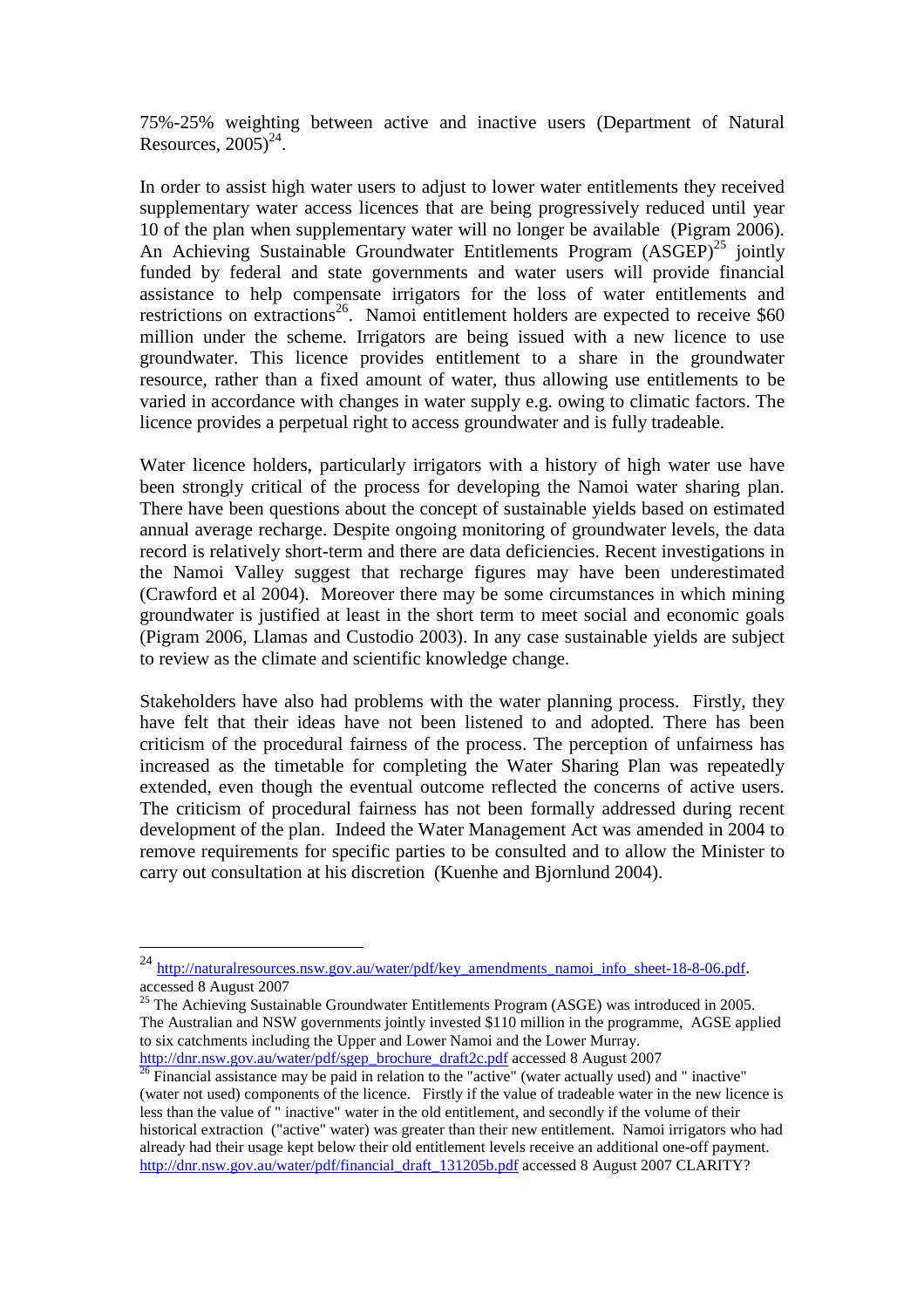## *3.2 The Lower Murray Groundwater Source (New South Wales, Australia)*

The annual sustainable yield for the Lower Murray Groundwater Source is estimated at 83,7Mm<sup>3 27</sup>. Groundwater use in the period 2001-02 to 2004-05 averaged  $71$ Mm<sup>3</sup> except for  $2002-03$  when it jumped to  $130Mm<sup>3</sup>$ . Groundwater entitlements then totalled  $263$ Mm<sup>3</sup>.

The Groundwater Sharing Plan for the Lower Murray was initiated in 2005 in the second round of groundwater sharing plans in New South Wales under the ASGEP Programme. The Murray Catchment Management Authority (MCMA) had responsibility for developing details of the planning consultation with stakeholders. In February 2006 the MCMA issued a discussion paper on options for entitlement reduction and held consultation meetings with water licence holders. Following consultations it was agreed to reduce licence entitlements to the sustainable yield giving a weight of 78% to active entitlements and 22% to inactive entitlements. Under this formula it has been estimated that licence holders previously using 75% of their entitlements will retain  $44\%$ . In addition  $48.5\text{Mm}^3$  were granted as supplementary entitlements to be phased out over 10 years. Like the Namoi licences, water entitlements are expressed as a share of the available resource, are granted in perpetuity and are tradeable.

The Murray groundwater planning process has been less divisive than the Namoi process for a number of reasons. Firstly, the process was not delayed by debates over the basic formula for water sharing entitlements (historical entitlements versus acrossthe-board) or by legislative and policy development following the National Water Initiative. Secondly groundwater planning processes in the second round had the advantage of learning from experience in the first round. The MCMA made sure that stakeholders were well informed about options for reducing entitlements, and also about the parts of the package which were non-negotiable such as the assessment of sustainable yield, the timing of entitlement reductions and financial assistance payments. While some concerns remained about formula for calculating sustainable yields, the establishment of resource boundaries, the legality of the entitlement reductions and the adequacy of compensation for the loss of water<sup>28</sup>, the package achieved general acceptance by the community. The availability of supplementary entitlements and financial assistance as part of the package from the outset were important factors in gaining support for the process. Despite legal action against the plan by some irrigators, authorities and some stakeholders consider that the planning process was a success.

## *3.3 The Mancha Occidental Aquifer (Castilla-La Mancha, Spain)*

 $\overline{a}$ 

The Mancha Occidental aquifer is located in the Castilla-La Mancha region, central Spain. The aquifer covers approximately  $5{,}500 \text{km}^2$  and is home to 300,000 people. The climate in the region is typically semiarid, with long dry periods alternating with short wet ones. Average annual rainfall is about 415 mm. Rivers run dry most of the

 $27$  Sustainable yield was estimated by a consultant developed model calibrated my observations of levels and yields in conservation and production bores, recharge from rainfall and shallow  $\frac{1}{28}$  and yie<br>groundwater.

<sup>28</sup> http://www.parliament.nsw.gov.au/prod/PARLMENT/hansArt.nsf/V3Key/LA20060330037 30 March 2006, accessed 6 August 2007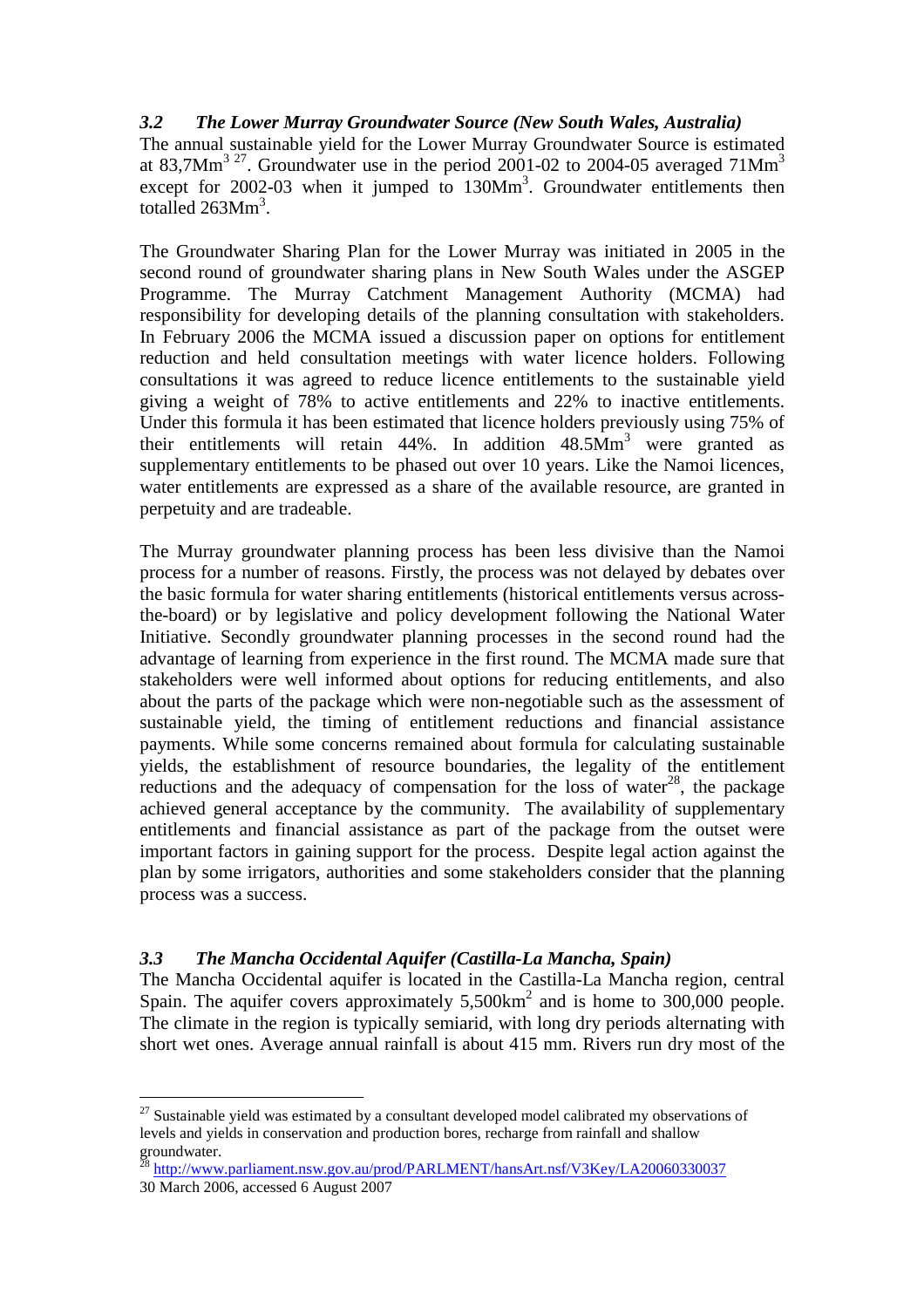time, and surface water resources are limited. Groundwater traditionally supplies over 90% of the catchment water demands (Guadiana Water Authority 2005).

Over the last thirty years, the generalization of intensive groundwater use has virtually offset the effects of the region's endemic drought problems, thus supporting irrigation-based social and economic welfare and acting as the main driver for the region's prosperity. Consequently the total irrigated area increased from 30,000 to 150,000 hectares between 1960 and 2003 (Guadiana Water Authority 2005). During that time, groundwater extraction consistently surpassed 500Mm<sup>3</sup>/yr, well in excess of the area's nominal<sup>29</sup> renewable resources (320Mm<sup>3</sup>/yr).

Most of this development was uncontrolled. As a result, there is no accurate estimate of yearly water abstractions from the aquifer, the total irrigated surface or the distribution of irrigated crops (Guadiana Water Authority 2006). Intensive pumping has led to unexpected and adverse environmental effects. Before intensive aquifer exploitation began there were strong surface water-groundwater interactions. These gave rise to valuable wetland ecosystems that include UNESCO's *Mancha Humeda* Biosphere Reserve and Ramsar-listed *Las Tablas de Daimiel* National Park (Martinez Cortina 2003). Intensive pumping caused the water table to drop by as much as 1m/yr between the 1970s and the 1990s, thus drying a significant proportion of the area's wetlands (De la Hera 2003).

Since the late 1980s basin authorities have attempted to establish legal controls on water use. This includes a legal "declaration of overexploitation", which essentially entailed yearly pumping restrictions (also named "pumping plans"), an obligation to constitute water user associations and a ban from drilling new wells. But the establishment of uniform property rights has been constrained because pre 1985 well owners have been allowed to maintain private wells. The lack of a clear inventory of groundwater rights has also played its part, since owners drilling their wells after 1986 have been able to claim that they did so before the new law came into place.

More recently measures co-funded by the European Union have provided compensatory payments to encourage Mancha Occidental farmers to voluntarily cut down on water use (Fornes et al 2001). While the latter have been somewhat more effective, neither of these measures have met their main objectives (Martinez-Santos 2007). Over 20,000 unauthorised boreholes still exist within the aquifer (Guadiana Water Authority 2005), and downward water table trends have not been reversed (IGME 2004).

Following the enactment of the EU Water Framework Directive, which demands that a good quantitative and qualitative status of the water bodies should be achieved by 2015, the key issue is how to achieve this goal while not having a negative impact on the social and economic importance of irrigation in the area. All stakeholders perceive this as a difficult task, particularly in view of the area's groundwater management difficulties (Guadiana Water Authority 2006).

 $^{29}$  This estimate is obsolete, as it refers to natural conditions. A dropping water table has led to a dramatic decrease in evapotranspiration, to the point that the aquifer's renewable resources could have probably increased to approximately 500Mm<sup>3</sup>/yr (Martinez-Cortina 2003).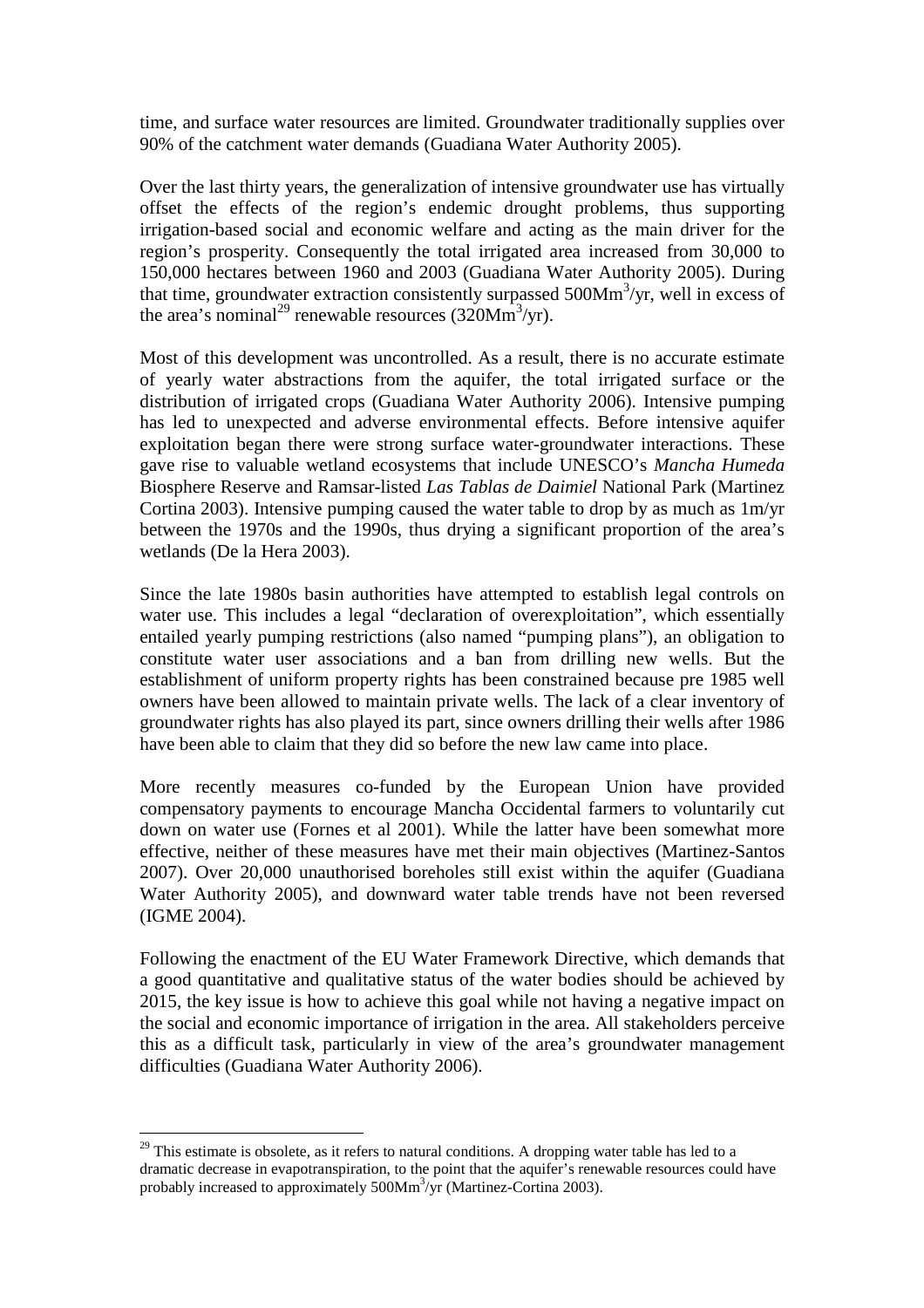The problems associated with groundwater management in the Mancha Occidental aquifer are significantly due to the conflictual relationship between the Water Authority and the water users (Lopez-Gunn 2003, Lopez-Gunn and Martinez-Cortina 2006). Rather than facilitating the role of water managers, irrigation communities have openly contested the provisions made by the Guadiana Water Authority, and even encouraged their members to challenge these in court. Many farmers perceive high-level interventions either as an attack on their rights or other means to attain financial profits, without changing water use practices. Besides, water users have often felt that they have not been allowed to have a sufficient say in water management. Inadequate monitoring and knowledge of real water use, and lack of coordination between the implementation of agricultural and water policy have also significantly constrained effective decision-making.

# *3.4 The Campo de Montiel Aquifer (Castilla-La Mancha, Spain)*

The Campo de Montiel aquifer is located immediately south of the Mancha Occidental, and spans approximately half the surface. It is a limestone aquifer system that provides part of the Mancha Occidental's natural recharge, and also presents some valuable aquatic ecosystems that largely stem from the interaction between surface and groundwater (the *Lagunas de Ruidera*, or "Ruidera Lakes").

Unlike the Mancha area the topography in Montiel is quite hilly and is therefore less favourable for agriculture. That, together with a population that does not exceed 20,000 people, is perhaps the main reason why the growth of irrigated agriculture in the area has not been so pronounced (from 200ha in the early 1980s to 8,000ha at the end of the 1980s expansion period - this figure has remained roughly steady to the present date). Irrigation is however the main water consumer in the area, and accounts for approximately 90% of the total water demands (AEUAS 2004).

Since the late 1980s the Campo de Montiel aquifer has also been under a "declaration of overexploitation". This has been the object of many a controversy in view of the aquifer's hydrological balance (Llamas 1994). While the maximum volume that has been pumped within a single year is approximately  $35Mm<sup>3</sup>$ , the estimated renewable resources of the system are in the order of 130Mm<sup>3</sup>/yr (MMA 2000). The argument in this case is not about use in excess of sustainable yield, but how irrigation can affect particular sectors of the aquifer and have localized negative impacts on the Lagunas de Ruidera and on natural springs that supply water to villages (Viladomiu and Rosell 1997, Lopez-Gunn 2003).

Even if frictions have always existed between Campo de Montiel users and the Water Authority, these remain relatively small in comparison with the ones in the Mancha Occidental. This, and the fact that the Campo de Montiel aquifer is in relatively good hydrological shape, means that management issues in this aquifer generally plays a secondary role in the Upper Guadiana's water policy arena.

# *3.5 Summary of the case studies*

The above examples illustrate the relevance of Ostrom's framework for assessing the robustness of groundwater management regimes, while also highlighting some of the difficulties involved. The key attributes of a groundwater management systems in the Namoi, Lower Murray and Mancha Occidental aquifers are summarised in Table 1.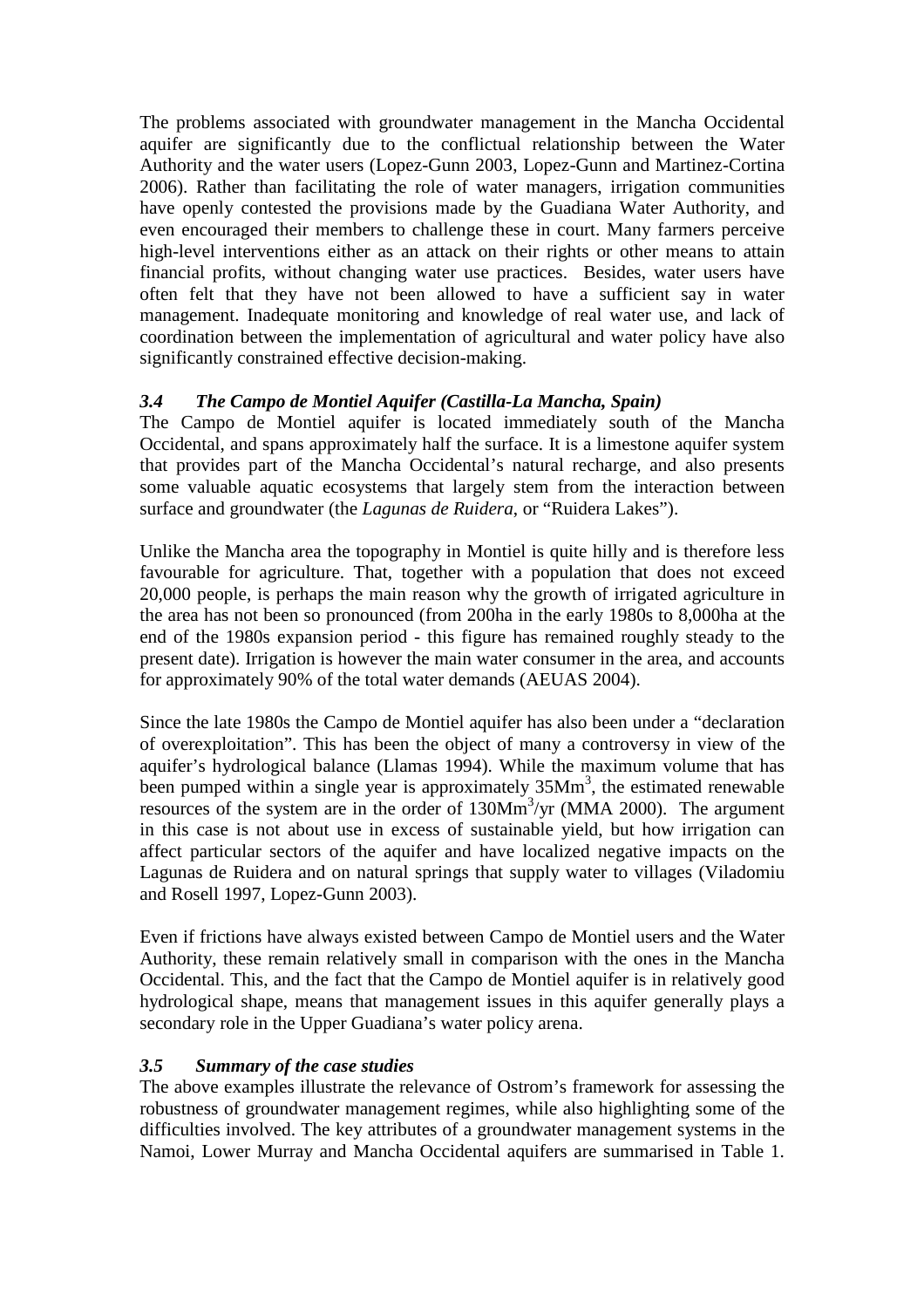The assessments in Table 1 are based on subjective judgements. The term "arguable" indicates that there is a reasonable case for either a positive of negative assessment.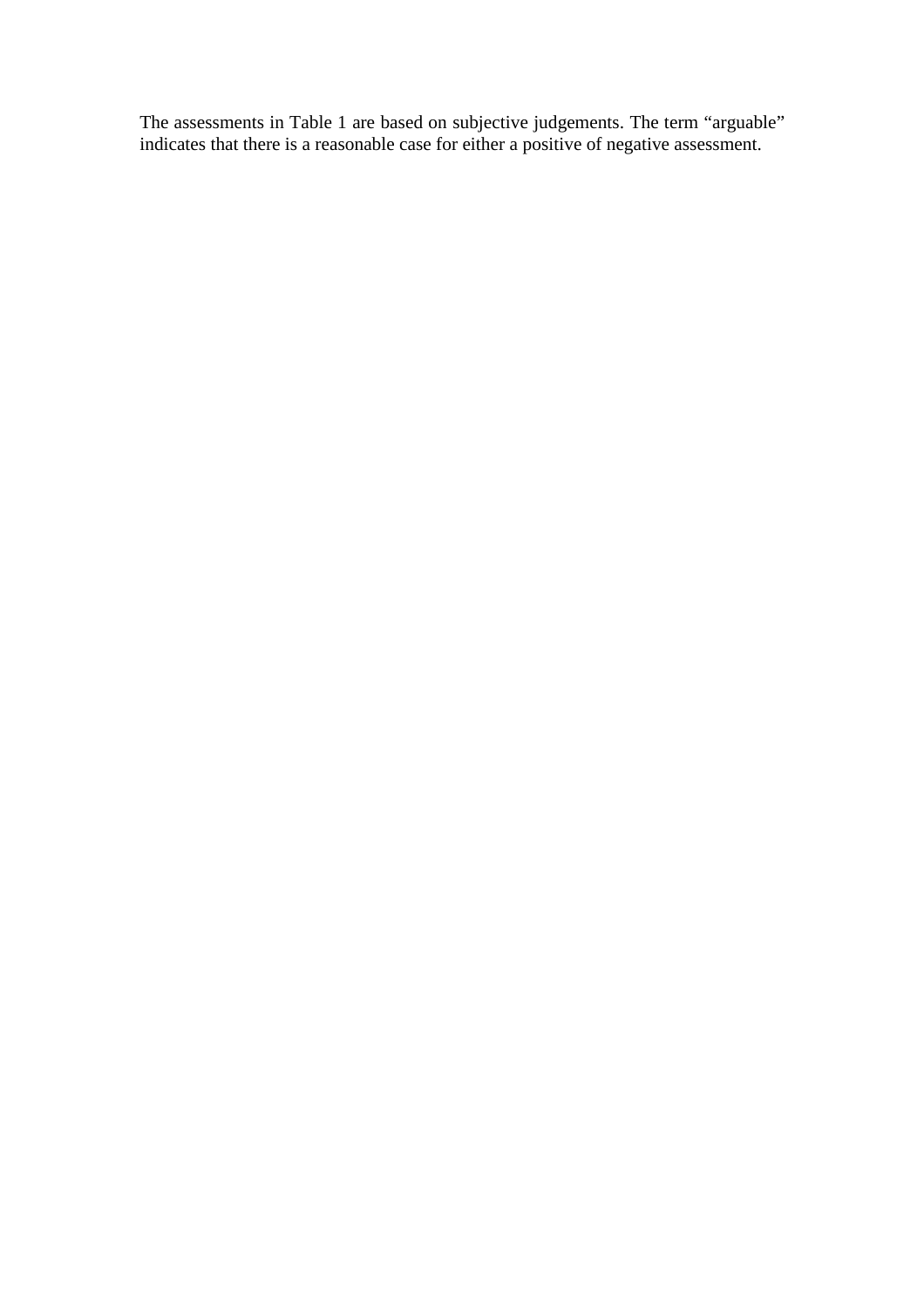| <i>Item</i>                                                                                                                                       | Namoi          | Murray         | Mancha<br>Occidental | Campo de<br>Montiel |
|---------------------------------------------------------------------------------------------------------------------------------------------------|----------------|----------------|----------------------|---------------------|
| Is the resource boundary and the<br>sustainable yield well-defined taking<br>account of any connection with other<br>resources?                   | Arguably       | Arguably       | Arguably             | Arguably            |
| Are rights to harvest the resource well-<br>defined?                                                                                              | Yes            | Yes            | Yes                  | Yes                 |
| Do resource users have long-term tenure<br>rights to the resource?                                                                                | Yes            | Yes            | Yes                  | Yes                 |
| Are users given official sanction to devise<br>their own institutions to manage the<br>resource?                                                  | N <sub>o</sub> | N <sub>o</sub> | N <sub>0</sub>       | N <sub>0</sub>      |
| Are most users affected by harvesting and<br>protection roles included in the group who<br>can modify the rules?                                  | No             | No             | No                   | Arguably            |
| The benefits that users receive from using<br>a resource are proportional to the costs that<br>they incur in the resource management<br>regime    | Arguably       | Arguably       | N <sub>0</sub>       | Arguably            |
| Are roles and responsibilities for<br>a.monitoring and b. sanctioning clearly<br>identified and agreed by users?                                  | Arguably       | Arguably       | No                   | Arguably            |
| Do users and their officials have rapid<br>access to low-cost local arenas to resolve<br>conflicts among users or between users and<br>officials? | Arguably       | Arguably       | N <sub>0</sub>       | N <sub>0</sub>      |

**Table 1.** Groundwater management regimes in New South Wales and Castilla-La Mancha

In the New South Wales examples the resource boundaries and hydrological sustainable yields are well defined but the socio-political sustainable yields are contentious<sup>30</sup>. Groundwater users have long term entitlements to harvest the resource, but NSW authorities define institutional rules and arrangements to manage the resource, issue harvesting rights and determine the share of the resource that is available to water users in specific periods (seasons, years). This share is based on data and models developed by the authorities, without participation by groundwater users. Groundwater users are consulted in this process but authorities make the final decisions. Water is distributed by private water supply companies who work closely with irrigators. Monitoring is carried out by both the supply companies and government authorities, enforcement rests with the authorities. Users benefits are proportional to their contributions in the sense that users who have invested more in water using activities and used more water over time receive larger shares of the

 $30$  Hydrological sustainable yields are what is required to ensure that an aquifer is not depleted, sociopolitical sustainable yields reflect the outcome of negotiations between parties. The outcome of these negotiations may involve some depletion of the resource, at least in the short term.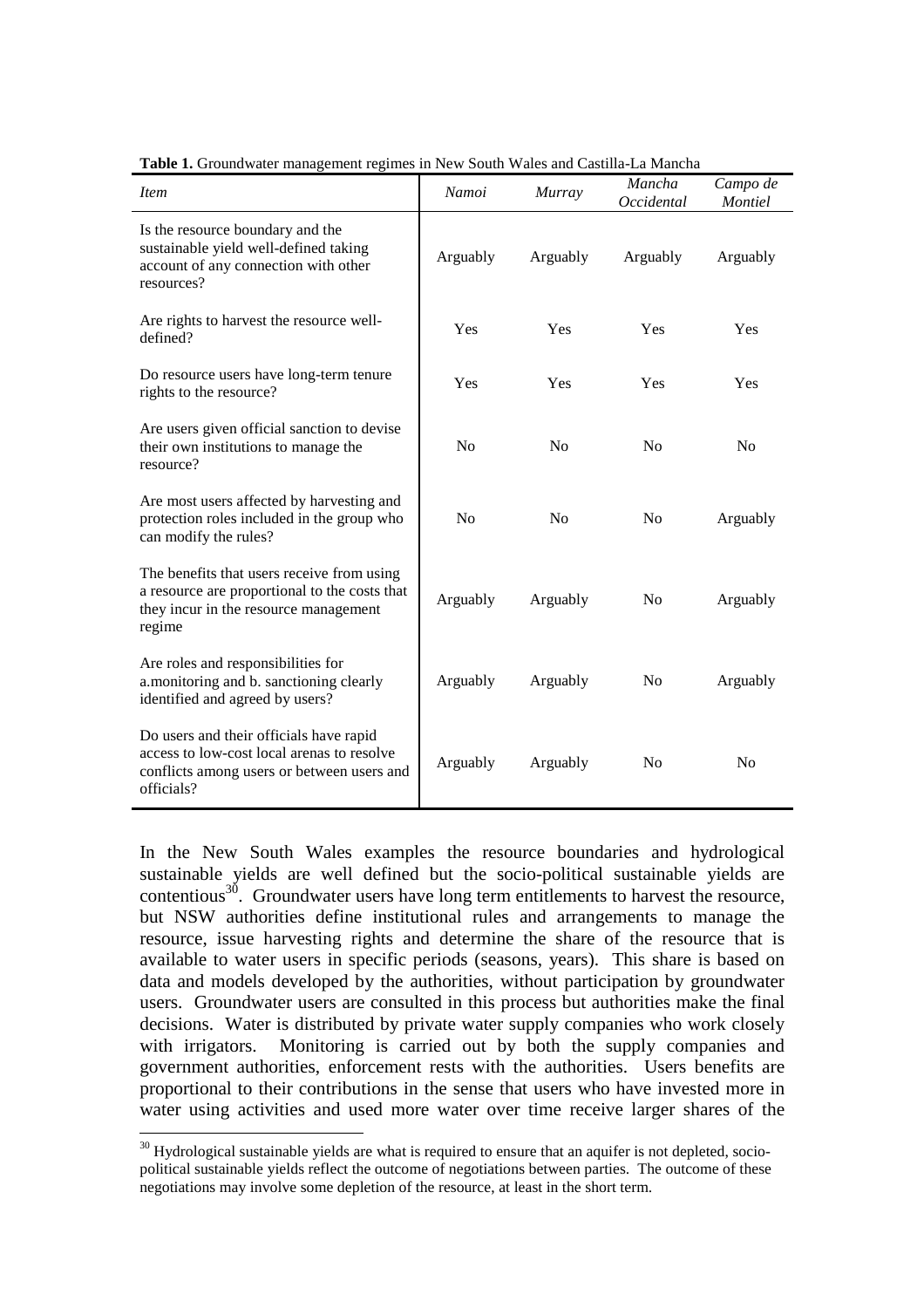available resource, and in the sense that operational costs of water supply are largely met by irrigators through the price mechanism. But enforcement costs, in so far as enforcement takes place, are met by taxpayers. Regional catchment management authorities have provided fora where some disputes have been resolved, but some conflicts persist with irrigators taking court action in relation to statutory water sharing plans.

Similarly in the Spanish examples the resource boundaries and hydrological yields are well defined but the sociopolitical sustainable yields are contentious. Resource users have long term rights to use the resource. River basin authorities are empowered to define the sustainable yield and the amount of water that may be used in a specific period but, especially in the Mancha Occidental, many users have ignored directions from authorities. Both Spanish cases are similar to the Australian ones in the sense that water authorities make water user plans in consultation with water user associations. In the Mancha area water user associations have not been able to achieve cooperation either with each other or with water authorities, leading to widespread disregard of pumping restrictions. In the Montiel case, however, strong leadership in the water user association led to an arrangement where some degree of cooperation has been attained between the water authority and the users. This includes monitoring users and denouncing abuses, but the association is not actually empowered to sanction illegal pumpers. In the Spanish cases proportionality of user costs and benefits only exists in as much as water user associations who become parties to water use plans have acquired responsibility for managing agricultural subsidies. In principle Water Juries embodied within Spanish Water User Associations provide a mechanism to resolve conflicts, but in practice these have been effective in resolving legal issues involved in groundwater disputes.

## **4. Discussion**

It has been difficult to establish robust and adaptive water regimes based on well defined sustainable yields and rights to harvest in both the Murray- Darling Basin and the Guadiana. The following discussion outlines differences between the cases and then discusses common difficulties in establishing adaptive and effective management regimes.

# *4.1 Differences between the cases*

Property rights reflecting calculated average sustainable yields have been put in place in the New South Wales aquifers after a long process of negotiation between responsible government agencies and water users. The development of groundwater management plans in overallocated resources, and collaboration between the government, irrigators and environmental groups has been difficult, but the difficulties have been reduced by the relatively small number of irrigators involved. Key factors explaining the eventual achievement of collaborative solutions in both the Namoi and the Murray catchments have been a shared perception by all stakeholders that the long-term resource availability and farm viability depend on controlling water resource use. This has lead to the eventual acceptance of official sustainable yield calculations. The availability of a transitional period for reducing entitlements and financial compensation have been important factors in reaching agreements.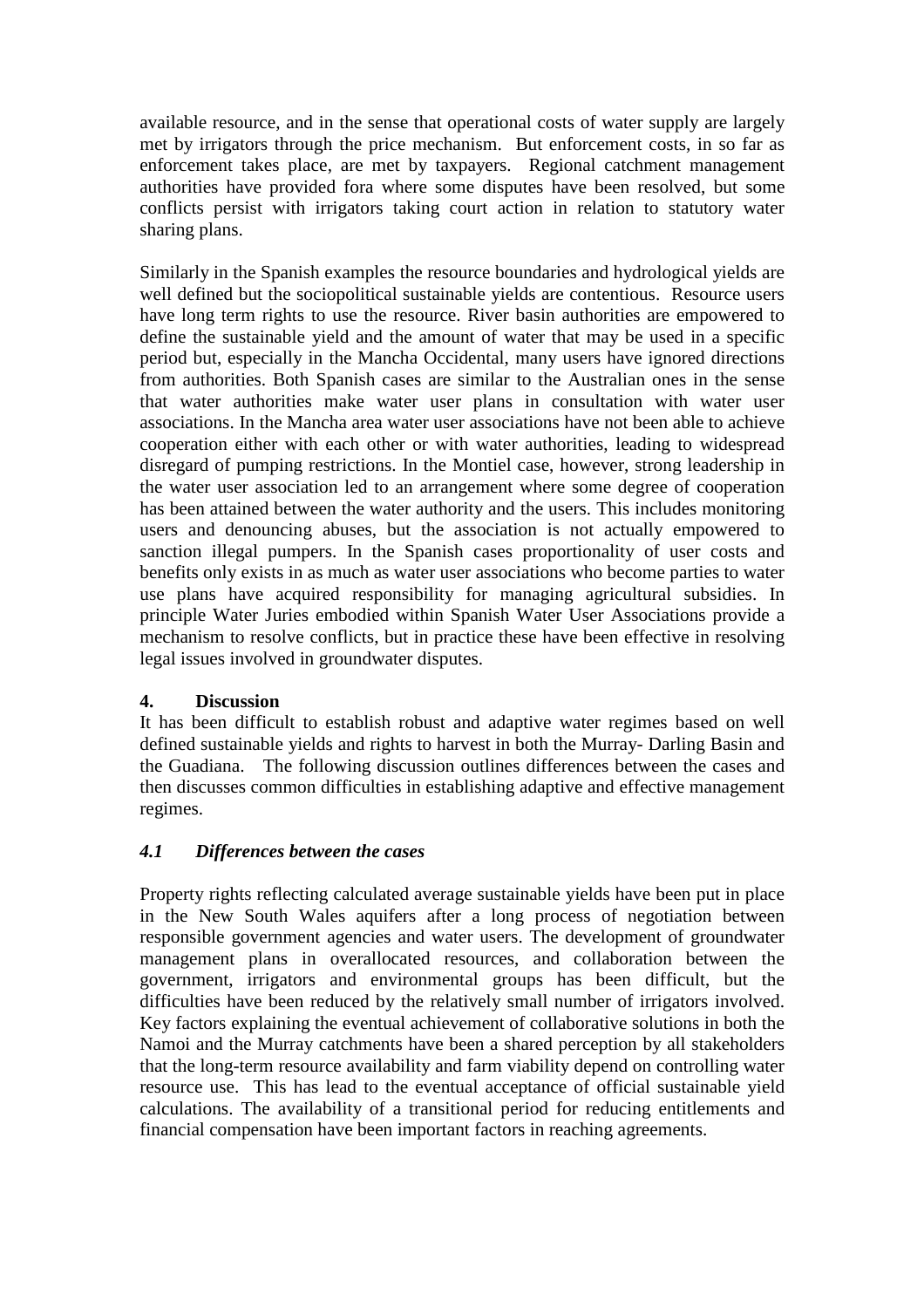The perception of the importance of controlling water use is shared by most stakeholders in the Mancha Occidental and Montiel aquifers. However, collaboration between the Basin Authority and water users has been established in the Campo Montiel but not in the Mancha Occidental. Lopez-Gunn (2003) argues that there are three main reasons why this is the case<sup>31</sup>. Firstly, water user communities have been unwilling to denounce illegal pumpers. This reflects *localismo*, a social trait whereby neighbours are unwilling to denounce each other (Pitt-Rivers 1971. Montiel users have traditionally been able to denounce illegal users quickly, thus preventing the situation from getting out of hand. Secondly, lack of trust between water users and the Basin Authority has led long-standing confrontational attitudes on both sides. In the Mancha case, water user associations have largely adopted a defensive attitude, shielding farmers from water policy initiatives rather than to facilitating dialogue between managers and users. In the Campo Montiel strong leadership in the water users association has enabled cooperation between users and authorities.

Thirdly, and most importantly the number of farmers using the La Mancha aquifer (15000) is much larger than the numbers involved in the Namoi (550), the Murray  $(200)$  or the Campo Montiel  $(100)^{32}$ . In the Murray case, it was possible for the water authority to discuss the issue on a one-to-one basis with a large share of the area's two hundred farmers.. In contrast, it is beyond the capacity of the Basin Authority staff to hold discussions with 15000 farmers. Moreover, farmers in the La Mancha region are also more diverse than farmers in the other catchments in terms of both farm scale and products. As a result, their interests are diverse, they tend to associate into different  $\overline{1}$ obbies<sup>34</sup>

Fourthly the Mancha region received substantial investment of public funds on agriculture during the late 1980s and early 1990s, financed by the Common Agricultural Policy. In Spain agricultural subsidies are managed regionally, whereas water policy is managed nationally, and these administrations have lacked coordination over the years. For example, in the early 1990s strict pumping restrictions were introduced in the Mancha aquifer but simultaneously, the Castilla-La Mancha government was paying subsidies that encouraged water-intensive crops. The

<sup>&</sup>lt;sup>31</sup> This author provides a comprehensive application of Ostrom's principles to the Mancha Occidental in comparison with two neighbouring aquifers (Campo de Montiel and Mancha Oriental), establishing why the latter two have managed to establish a much more robust groundwater management regime.

 $32$  Also the Campo de Montiel aquifer is represented one single (and small) water association, whereas the Mancha Occidental is divided in approximately twenty different communities.

<sup>&</sup>lt;sup>34</sup> Mancha farmers range from small land-owners (about one hectare) to agri-businesses (over 100ha), and grow a wide variety of crops, ranging from vineyards and olive trees to cereal and horticulture. Mancha Occidental water user associations are diverse in themselves, not only in terms of how active a role they play in fulfilling their roles but also as to the advice they provide to their associates. However, there are also different farmer unions, cooperatives and other farmer lobbies that bring further complexity into the situation. There are 20 water user associations of whom 13 fall under one umbrella association. This association represents larger irrigators whose main activity is agriculture. Another association represents "investment farmers". Small farmers are represented on a more ad hoc basis.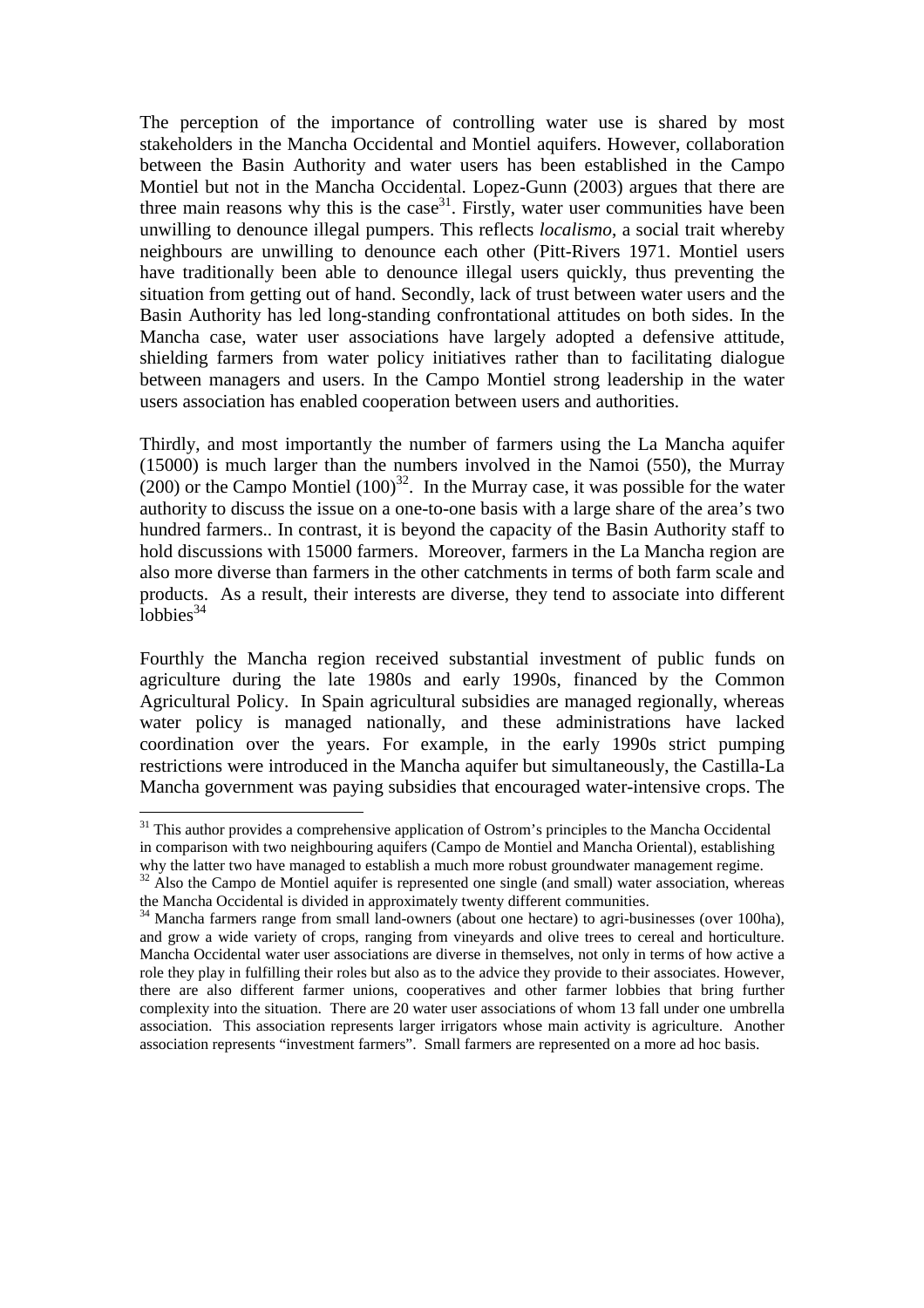Basin Authority lacked the human and economic means to enforce its own restrictions, and many farmers chose to drill illegal wells in order to receive the subsidies. While coordination is being slowly improved, uncoordinated action between the central and state administrations accounts for a significant share of the current problems.

# *4.2 Common difficulties in establishing an effective regime*

The Australian and Spanish experiences reveal some common difficulties in establishing a robust and sustainable resource management regime as defined by Ostrom. Firstly, surface water management has received much more attention than groundwater management at a national level, because in most locations surface water is the primary source of supply. Much more effort has gone into developing surface water management regimes and the underpinning science. A determined push is needed to develop adequate groundwater management systems, especially given the gaps in knowledge about the connectivities between surface and groundwater and the impact of groundwater use on groundwater-dependent ecosystems. Estimates of sustainable yield are also often disputed for a variety of reasons, not only by scientists (Sophocleous 1997 and 2000, Custodio 2002), but also by users (Turral and Fullagar 2007, Guadiana Water Authority 2007). The management of groundwater and connected surface and groundwater resources requires scientific input, including models. Experiences in both the Australian and Spanish cases indicate that great effort is needed to explain model outputs, and to get affected parties to accept scientific uncertainty and iterative solutions (Martinez-Santos et al, in press). Gaining feedback through public seminars and discussions is insufficient and ongoing engagement between scientists and practioners is required (Letcher and Jakeman 2002).

Moreover, the development of groundwater resources has outpaced the establishment of robust systems of groundwater ownership and use entitlement. In Australia and Spain central intervention has been needed to determine the sustainable yield and to establish the legal underpinning of the groundwater management regime. However, centrally organised processes have not been readily accepted by water users. When overexploitation has occurred and water authorities have attempted to limit pumping rights there has been strong resistance from users who have made considerable investments in the expectation of a reliable, continuing source of supply. Sustainable management is also constrained by lack of measurement of groundwater use.

Since some central intervention is needed to manage complex social and ecological systems such as groundwater systems with complex user groups (including the environment). At the same time effective implementation depends on support from water users. Robust regimes have only been achieved where authorities and water users have been able to collaborate (Lopez-Gunn and Martinez-Cortina 2006). The establishment of effective collaborative processes remains a major challenge. Participative processes have been introduced in all the aquifer's studied, but these have been complicated by a lack of shared perceptions and trust between participants. One problem is that public consultation often appears more symbolic than real, because it does not take sufficient account of stakeholder views and/or takes place major policy changes have been made. Transparent and inclusive consultation processes are particularly important in order to achieve collaborative solutions. This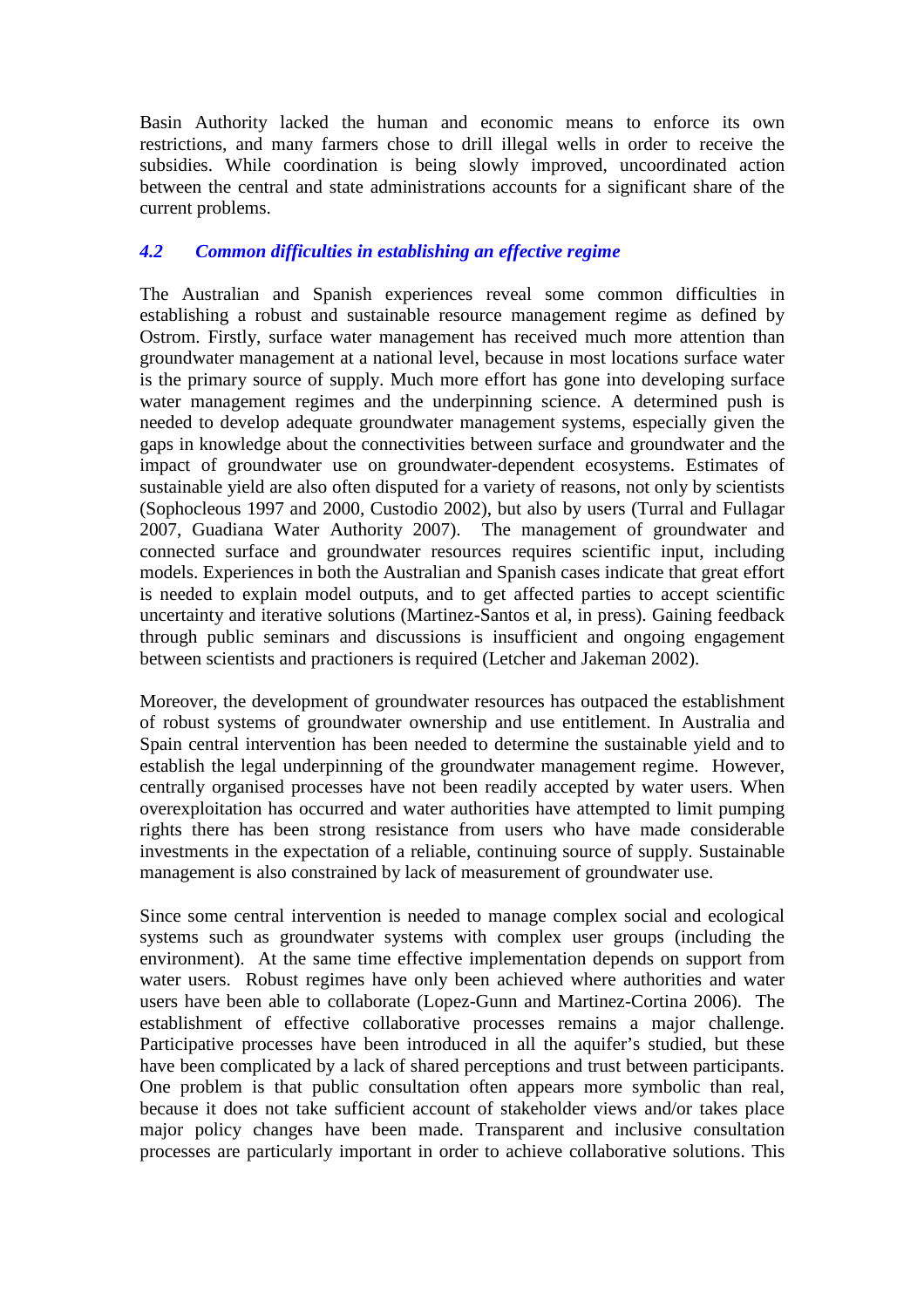requires strong leadership and effective institutions for implementing policy on the ground.

A further challenge is to establish incentives for collaboration that link user benefits with their contribution to the water management regime. In the cases studied water users Government organisations have primary responsibility for water planning and allocation, and enforcement. Users have an incentive to collaborate with authorities in order to receive legal water allocations, but in Spain this incentive is limited by lack of effective enforcement of water use limits. In these cases governments have relied on "positive" incentives - in Australia allocation of saleable water rights and compensation for reduced entitlements, in Spain access to substantial agricultural subsidies.

#### **5. Conclusions**

The above case studies suggest several priorities for further research, policy and institutional development. On the research side there is an urgent need to map groundwater resources and understand their connectivity with surface water and ecosystems, and to develop robust methodologies for establishing what is meant by sustainable groundwater yields. These are long-term research tasks that will require sustained commitment over many years. Australian experience emphasises that surface and ground water reform should occur together to avoid lags in policy development and implementation. Sustainable yields need to take into account the temporal and geographical distribution of water use and environmental assets (Turral and Fullager, 2007)

Demands for groundwater use will continue to increase, and further problems are likely to become evident because of land uses changes and climate change. This will involve ongoing evaluation of groundwater sustainable yields and management regimes including use entitlements in the light of changing knowledge about climate, hydrogeology and other factors influencing water scarcity, and continuing policy adjustment in the light of improve knowledge and increased experience. General social acceptance of the need for limitations on groundwater use involves a change in values that takes a substantial amount of time and effort to achieve. Therefore it is very important to prepare the ground for strategies of adaptive management and gain political acceptance for them. This is not an easy task because adaptive experimental approaches are difficult to implement within short-term political cycles where a premium is placed on quick and certain results (Allan and Curtis 2005).

More efforts are needed to develop ongoing understanding and collaboration between governments, water users and other stakeholders in order to achieve adaptive groundwater management. Government agencies and stakeholders need to work together to further develop mechanisms and processes that span the boundaries between sectoral policies and different levels of government, to share information across jurisdictional and sectoral boundaries and to build the capacity and skills for regional and local implementation. Legal limits are unlikely to be enforced successfully by governments without the active cooperation of water users. Further incentives for cooperation (positive and negative) could be explored, along with fair processes in relation to stakeholders who are being disadvantaged by change. Leadership in all spheres will continue to play a crucial role in encouraging long-term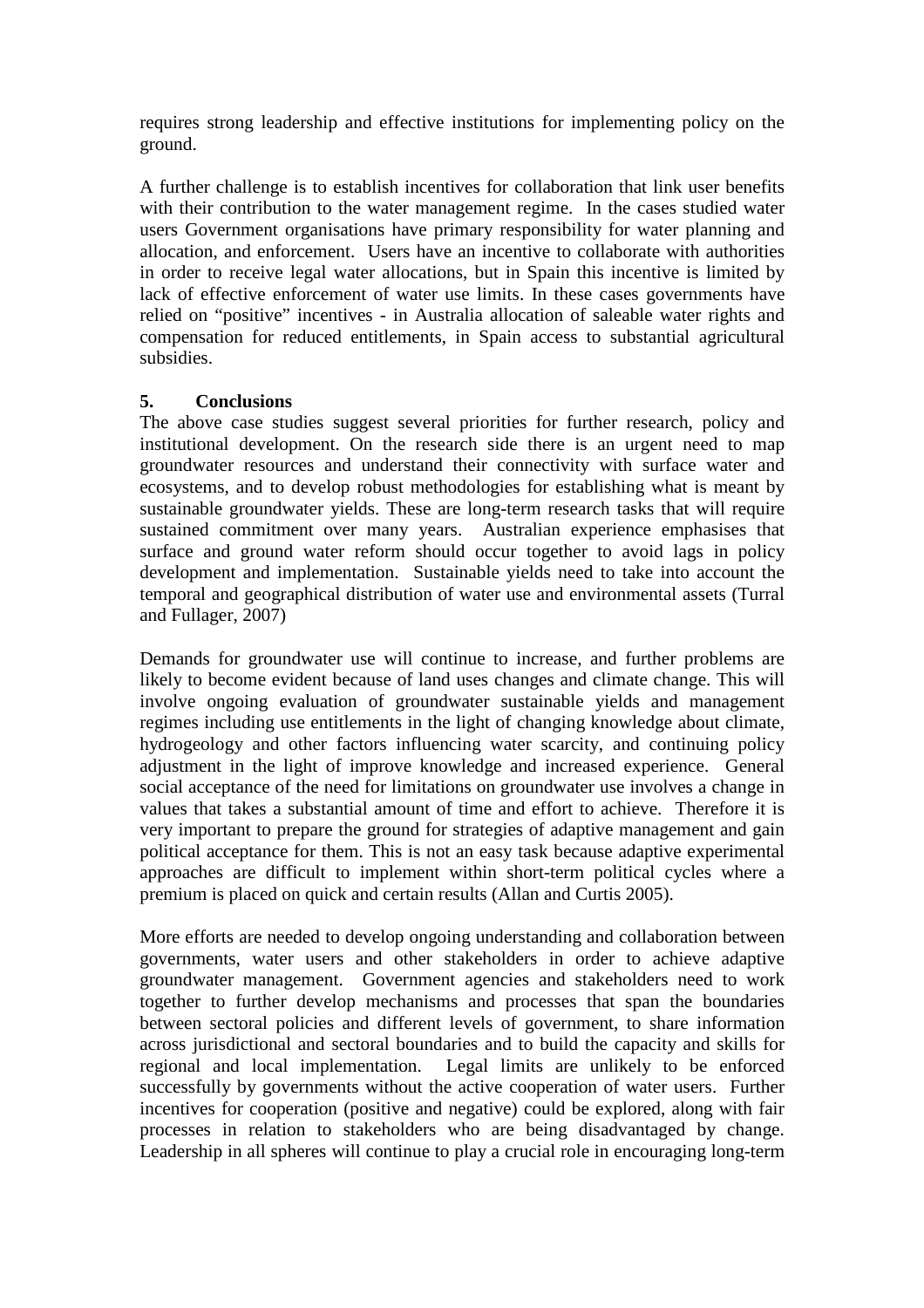approaches, precautionary and adaptive approaches and adjudicating and resolving conflicts.

Finally the transition to adaptive surface and groundwater management could be accelerated and the transaction costs of implementing new groundwater governance models could be reduced by improving the exchange of lessons learned. Further comparative research on experience in adaptive groundwater management could make a useful contribution to the transition towards sustainable groundwater management regimes as water scarcities and demand pressures increase.

#### **References**

- AEUAS (2004). Dossier de presentación. Asociación Española de Usuarios de Aguas Subterráneas. 20p.
- Allan, C. & Curtis, A. (2005) Nipped in the Bud: Why Regional Scale Adaptive Management Is Not Blooming. *Environmental Management,* 36**,** 414-425.
- Australian Bureau of Statistics (2005) ABS Water Account 2004-05. Canberra.
- Australian Government (2007) Australian Water Resources 2005: A Baseline Assessment of Water Resources for the National Water Initiative: Key Findings of the Level 2 Assessment Summary Results. Canberra, National Water Commission.
- Blomquist, W., A. Dinar and K. Kemper (2004) Comparison of Institutional Arrangements for River Basin Management in Eight Basins. Washington Research Working Paper 3636 World Bank.
- Blomquist, W., Giansante, C., Bhat, A. & Kemper, K. (2005) Institutional and Policy Analysis of River Basin Management: the Guadalquivir River Basin, Spain. Washington, DC, World Bank.
- Connell, D., Robins, L. & Dovers, S. (2007) Delivering the National Water Initiative: Institutional Roles, Responsibilities and Capacities. In K. Hussey And S Dovers (Ed.) *Managing Water for Australia: The Social and Institutional Challenges.* Canberra, CSIRO.
- Connell, D., S. Dovers and RQ Grafton (2005) An Overview and Analysis of the National Water Initiative. *Australasian Journal of Natural Resources Law and Policy,* 10**,** 81-108.
- Crawford, K. & Timms, W. (2004) Implications of Aquifer Recharge for Water Sharing Plans: a Case Study from the Upland Namoi Valley. *Irrigation Australia.*
- Custodio E (2002). Aquifer Overexploitation: What does it mean? *Hydrogeology Journal*, 10(2):254-277.
- De la Hera A (2003). Caracterización de los humedales de la cuenca alta del Guadiana*.* In: C Coleto, L Martinez-Cortina and MR Llamas (eds). *Conflictos entre el desarrollo de las aguas subterráneas y la conservación de los humedales*. Fundación Marcelino Botín. Ediciones Mundiprensa. Madrid, p165-196.
- Del Moral A, Van Der Werff K, Bakker K, Handmer J (2003). Global trends and water policy in Spain. *Water International* 28(3):358-366.
- Embid Irujo, A. (2003). Water law in Spain after 1985. Water International 28(3):290- 294.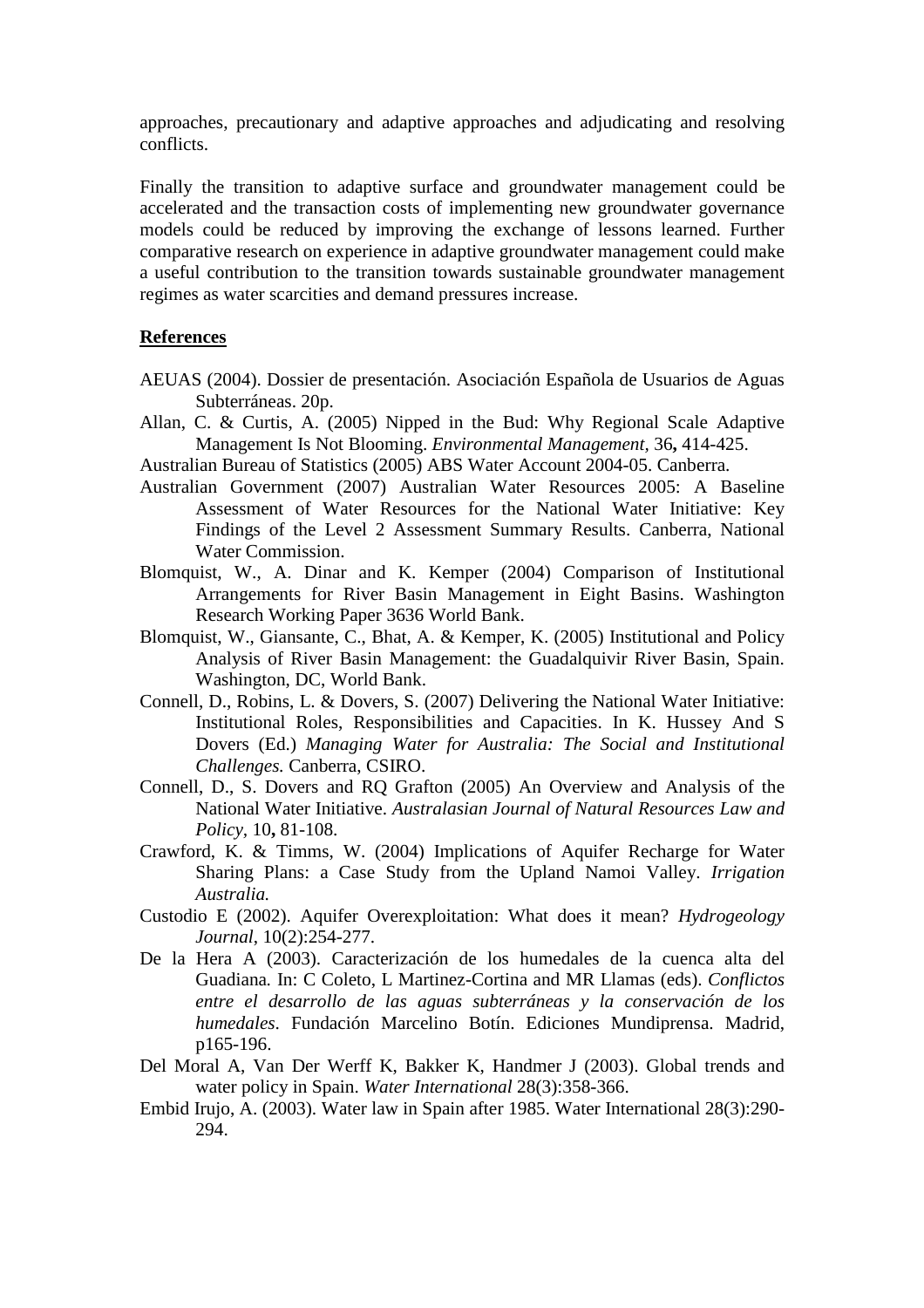- Embid Irujo, A. (2007) Adapting Spanish Water Law and Institutions to Meet the Water Challenges of the 21st Century. *La Gestion Del Agua: Tecnología, Economia y Medio Ambiente.* Madrid.
- Falkenmark, M., L Gottschalk, J Lundqvist and P Wouters (2004) Towards Integrated Catchment Management: Increasing the Dialog Between Scientists, Policymakers and Stakeholders. *Water Resources Development,* 20**,** 297-309.
- Fornes, J. M., A. De La Hera and R. Ramon Llamas (2005) The Silent Revolution in Groundwater Intensive Use and its Influence in Spain. *Water Policy,* 7**,** 253- 268.
- Garrido, A., Martinez-Santos, P. & Llamas, R. (2006) Groundwater Irrigation and Its Implications for Water Policy in Semi- Arid Countries, the Spanish Experience. *Hydrogeology journal,* 14**,** 340-349.
- Guadiana Water Authority (2005). Plan Especial del Alto Guadiana: borrador del documento de directrices. Ministerio de Medio Ambiente, Madrid.
- Guadiana Water Authority (2006). Borrador del Plan Especial del Alto Guadiana: Memoria técnica. Estudio de situación actual.
- Guadiana Water Authority (2007). Plan Especial del Alto Guadiana: Versión Final. Memoria técnica. Anexo IV. Alegaciones*.*
- Ife, D. and Skelt, K. (2004) Murray-Darling Basin Groundwater Status: 1990-2000 Summary Report. Canberra, Murray-Darling Basin Commission.
- IGME (2004). Evolución piezométrica de la UH04.04 Mancha Occidental y del entorno del Parque Nacional de Las Tablas de Daimiel. Informe 4. Instituto Geológico y Minero de España. Ministerio de Educación y Ciencia.
- Jacobs, D. (2007). Reducing groundwater entitlements in the Lower Murray, New South Wales. Workshop on Adaptive Groundwater Management. Lower Murray-Darling Catchment Authority. Deniliquin, Australia. August 27, 2007.
- Kemper, K., A. Dinar and W. Blomquist (2005) Institutional and Policy Analysis of River Basin Management Decentralisation. Washington, World Bank.
- Kretsinger V y Narasimhan TN (2006). California's evolution toward integrated regional water management: a long-term view. *Hydrogeology Journal,* 14(3):407-423.
- Kuehne, G. and Bjornlund, H. (2006) Frustration, Confusion and Uncertainty Qualitative Responses from Namoi Valley Irrigators. *Water* May .
- Letcher, R.A. and Jakeman, A.J. (2002) Experiences in an Integrated Assessment of Water Allocation Issues in the Namoi River Catchment, Australia. In: iEMSs 2002. The International Environmental Modelling and Software Society, Lugano, Switzerland, pp. 85–90.
- Llamas MR (1994). Four case histories of real or pretended conflicts between groundwater exploitation and wetlands conservation. Water Down Under 94, Institution of Civil Engineers of Australia, Barton, Australia, ISBN: 85825 607X, p493-497.
- Llamas MR and Custodio E (eds) (2003). Intensive use of groundwater: challenges and opportunities. Proceedings of the Workshop on Intensively Exploited Aquifers. Madrid 13-15 Diciembre 2001. Balkema Publishing Co. Lisse, The Netherlands, 478p.
- Llamas MR and Martínez-Santos P (2005). Intensive groundwater use: silent revolution and potential source of social conflict. Guest Editorial. Journal of *Water Resources Planning and Management* 131(5):337-341.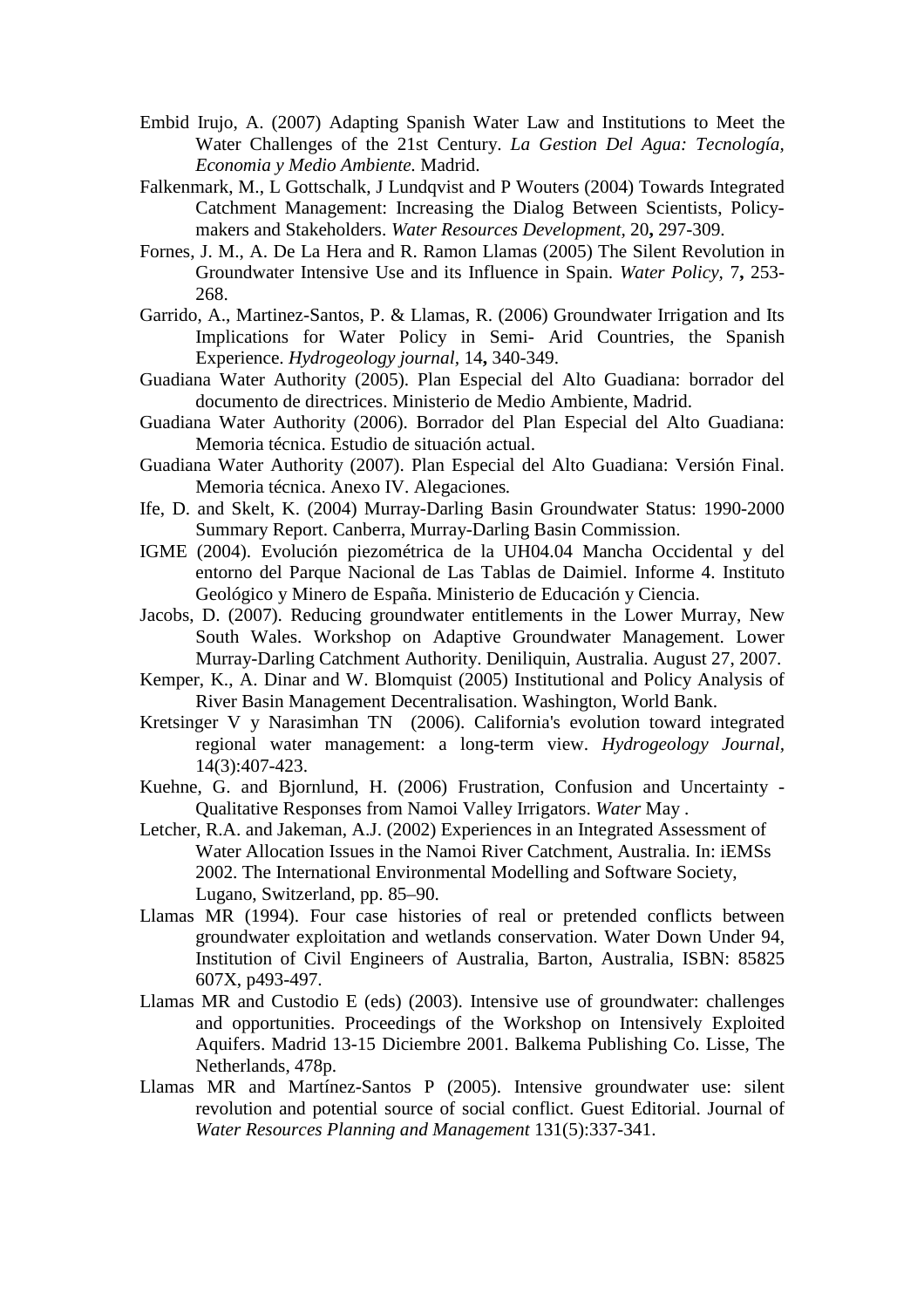- López-Gunn E (2003). The role of collective action in water governance: A comparative study of groundwater user associations in la Mancha aquifers in Spain. *Water International*, 28(3):367-378
- Lopez-Gunn, E. a. L. M. C. (2006) Is Self Regulation a Myth? Case Study on Spanish Groundwater User Associations and the Role of Higher-Level Authorities. *Hydrogeology Journal,* 14**,** 361-379.
- Maestu, J. (2003) Public Participation in River Basin Management in Spain. In HarmoniCOP Work package 4.
- Martinez-Cortina L (2003). Marco hidrológico de la cuenca alta del Guadiana. In: C Coleto, L Martinez-Cortina y MR Llamas (eds). Conflictos entre el desarrollo de las aguas subterráneas y la conservación de los humedales. Fundación Marcelino Botín. Ediciones Mundiprensa. Madrid, 3-68.
- Martinez-Santos P (2007). Hacia la gestion adaptable del acuifero de la Mancha Occidental. PhD Thesis. Universidad Complutense de Madrid. 383p.
- Martinez-Santos P, Varela-Ortega C, Hernandez-Mora N (in press). Making inroads towards adaptive water management through stakeholder involvement, the NeWater experience in the Upper Guadiana basin, Spain. International Conference of Adaptive & Integrated Water Management (CAIWA). Basel, Switzerland. November 12-15, 2007.
- MMA (1998). Libro Blanco del Agua en España. Documento de síntesis. Ministerio de Medio Ambiente, Madrid.
- MMA (2000). Libro Blanco del Agua en España. Ministerio de Medio Ambiente. Madrid.
- Murray Catchment Management Authority (2006a) Discussion Paper: Options for Entitlement Reduction. Licence Holder Meetings, 16-and 17 February 2006.
- Murray Catchment Management Authority (2006b) Groundwater Entitlement Reductions in and Lower Murray Groundwater Source. Information Bulletin, 3 February 2006.
- National Groundwater Committee (2004) Knowledge Gaps for Groundwater Reform, Proceedings from Workshop 12-13 November 2003, Canberra.
- National Land and Water Resources Audit (2001) Australian Water Resources Assessment 2000. AGPS (ed.), Canberra.
- NSW Government (2003) Key Amendments to the Water Sharing Plan for the Upper and Lower and Namoi Groundwater Sources 2003. Department Of Natural Resources, Sydney.
- OECD (2004) Environmental Performance Reviews: Spain. Paris, OECD.
- OECD (2006) Water: the Experience in OECD Countries. Paris, OECD.
- Ostrom, E. (1990) *Governing the Commons: The Evolution of Institutions for Collective Action* Cambridge, Cambridge University Press.
- Ostrom, E. (2005) *Understanding Institutional Diversity,* Princeton, Princeton University Press.
- Ostrom, E. (2007) Developing a Method for Analysing Institutional Change. Workshop in Political Theory and Policy Analysis, Indiana University*.*  Bloomington.
- Pahl-Wostl, C., T Downing, T Kabat, P Magnuszawski, J Meigh, M Scleuter, J Sendzimir and S Werners (2002) Transitions to Adaptive Water Management:: The NeWater Project. Osnabruck.
- Patel, M., J. H. Stel, (2004) Public Participation in River Basin Management in Europe: A National Approach and Background Study Synthesising